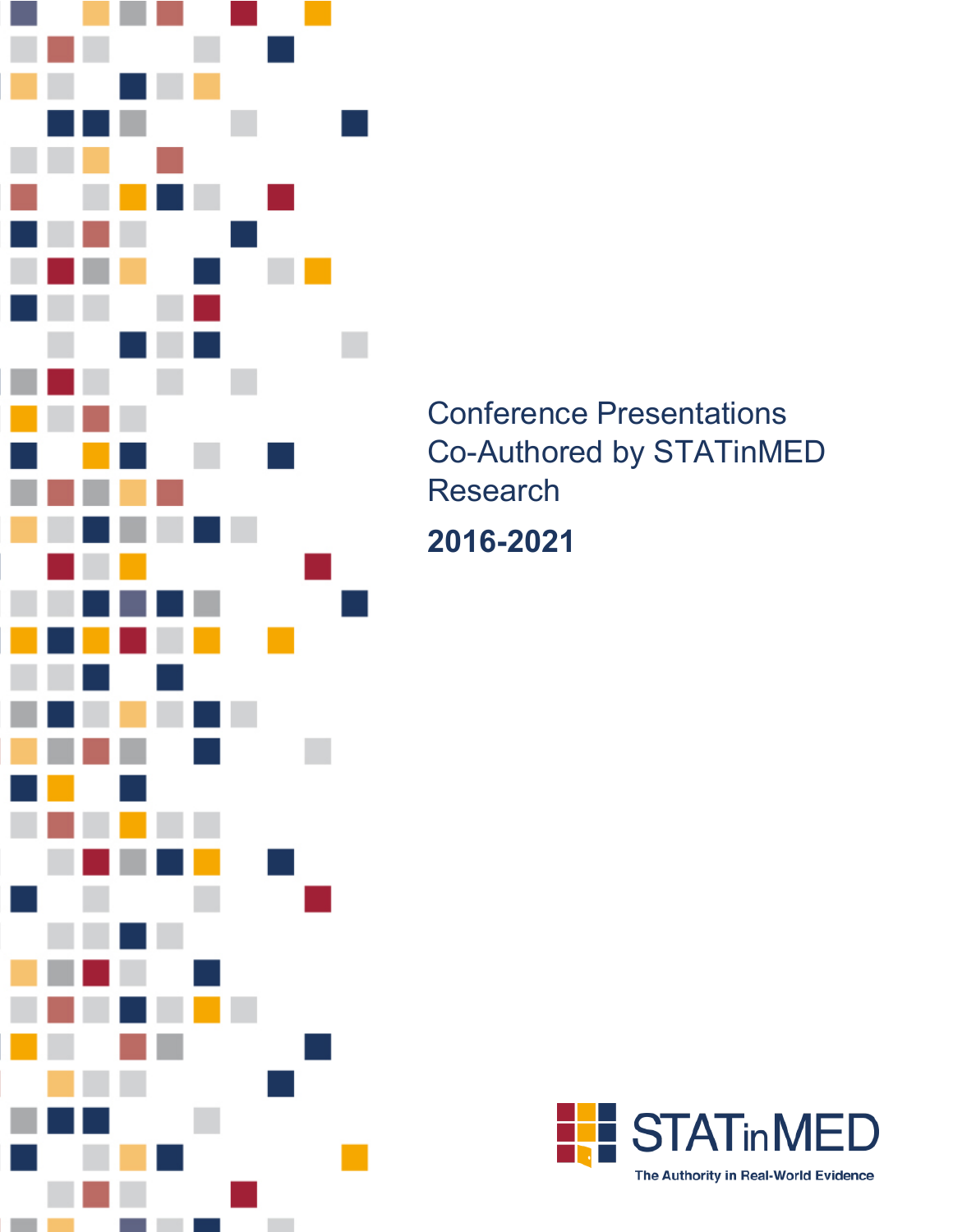- Cohen A, Sah J, Dhamane A, et al. Effectiveness and safety of apixaban vs warfarin among venous thromboembolism patients using five US databases: A subgroup analysis of thrombophilia. *ISTH 2021 Hematology Conference.* Phil, PA: July 17-21, 2021.
- Dhamane AD, Keshishian A, Preib MT, et al. Burden and costs of stroke/systemic embolism and major bleeding among elderly non-valvular atrial fibrillation patients prescribed oral anticoagulants. *ISTH 2021 Hematology Conference.* Phil, PA: July 17-21, 2021.
- **Preib MT, Wang Y, Mitrani-Gold FS, Sun X, Joshi AV. Treatment patterns among females** with uncomplicated urinary tract infections pre- and post-issue of a Food and Drug Administration warning for fluoroquinolone-associated serious adverse events. *31st European Congress of Clinical Microbiology & Infectious Diseases (ECCMID).* July 9-12, 2021.
- Munir MB, Hlavacek P, Keshishian A, et al. Contemporary clinical and economic outcomes among oral anticoagulant treated and untreated elderly patients with atrial fibrillation. *Heart Rhythm Society (HRS) 2021*. June 30: Virtual kick-off, In-person: July 28-31.
- Atwater B, Di Fusco M, Keshishian A, et al. Geographic variation in anticoagulation among Medicare beneficiaries with non-valvular atrial fibrillation in the United States. *Heart Rhythm Society (HRS) 2021.* June 30: Virtual kick-off, In-person: July 28-31.
- Russell-Smith TA, Verma S, Liu Y, et al. Retrospective real-world comparison of clinical and economic burden between first-generation and second-generation tyrosine kinase inhibitors in chronic myeloid leukemia. *European Hematology Association (EHA) Virtual 2021 Congress.* June 9, 2021.
- Smith TA, Verma S, Liu Y, et al. Retrospective real-world comparison of clinical and economic burden between first generation and second-generation tyrosine kinase Inhibitors in chronic myeloid leukemia. *2021 American Society of Clinical Oncology (ASCO) Annual Meeting*. June 4-5, 2021.
- **Petri M, Naessens D, Ogbomo A, et al. Epidemiology and economic burden associated** with mental health comorbidities in systemic lupus erythematosus and lupus nephritis patients. *EULAR 2021 Annual European Congress of Rheumatology*: June 2-5, 2021.
- Sah J, Teeple A, Muser E, et al. Treatment patterns of biologic agents in ulcerative colitis: A pooled study of three United States claim databases. *Digestive Disease Week (DDW) 2021.* Virtual: May 21-23, 2021.
- Teeple A, Sah J, Mallampati R, et al. Treatment patterns in biologic-experienced Crohn's disease patients using three large commercial claims databases in the United States. *Digestive Disease Week (DDW) 2021.* Virtual: May 21-23, 2021.
- Ogbomo A, Tsang Y, Jaiswal M, Mallampati R, Panjabi S. Examining the direct and indirect healthcare cost among pulmonary arterial hypertension patients. *Virtual ISPOR 2021:* May 17-20, 2021.
- Siegel CA, Seigel L, Verma S, Sruti I, Mu Q, Gupte-Singh K. Current landscape and treatments used in patients with moderate-to-severe ulcerative colitis. *Virtual ISPOR 2021:*  May 17-20, 2021.

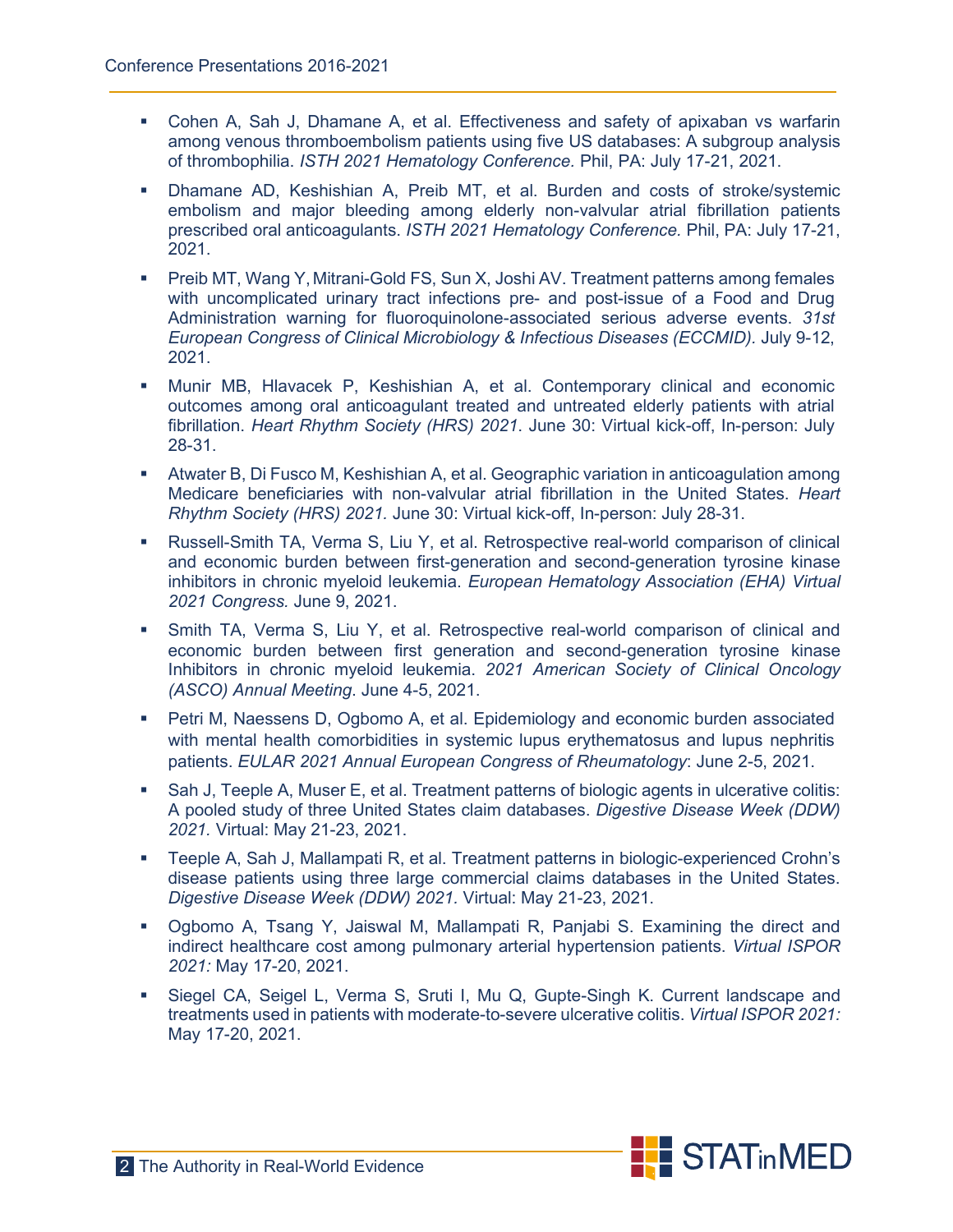- Maughn K, Chen J, Nelson DR, Fan L, Liu Y, Rey GG. Trajectory of glycated hemoglobin over time among obese type 2 diabetes patients prescribed U-100 basal-only insulin regimens: A US administrative claims data analysis. *Virtual ISPOR 2021:* May 17-20, 2021.
- Leist T, Le H, Verma S, et al. Real world adherence, persistence, relapse and multiple sclerosis symptoms among patients treated with oral disease-modifying therapies. *Virtual ISPOR 2021:* May 17-20, 2021.
- Deitelzweig S, Sah J, Kang A, et al. Effectiveness and safety of apixaban versus warfarin in obese patients with nonvalvular atrial fibrillation enrolled in Medicare and Veteran Affairs. *American College of Cardiology (ACC) 70th Annual Scientific Session & Expo.* Atlanta, GA: May 15-17, 2021.
- Munir B, Hlavacek P, Keshishian A, et al. Underutilization of oral anticoagulant therapy among elderly patients with atrial fibrillation: Insights from the United States Medicare database. *American College of Cardiology (ACC) 70th Annual Scientific Session & Expo.*  Atlanta, GA: May 15-17, 2021.
- Dhamane A, Ferri M, Keshishian A, et al. Direct oral anticoagulants and warfarin: Effectiveness and safety outcomes among nonvalvular atrial fibrillation patients with multimorbidity. *American College of Cardiology (ACC) 70th Annual Scientific Session & Expo.* Atlanta, GA: May 15-17, 2021.
- Dhamane A, Ferri M, Keshishian A, et al. Effectiveness and safety of direct oral anticoagulants among nonvalvular atrial fibrillation patients with multimorbidity. *American College of Cardiology (ACC) 70th Annual Scientific Session & Expo.* Atlanta, GA: May 15- 17, 2021.
- Verstovsek S, Yu J, Scherber RM, et al. Changes in the incidence and overall survival of patients with myeloproliferative neoplasms between 2002 and 2016 in the United States. *British Society of Haematology 2021 Annual Scientific Meeting (Virtual):* April 25-28, 2021. (ENCORE presentation, originally presented at *European School of Haematology*)
- Gandhi K, Ray M, Borra S, et al. Prevalence and incidence of vitiligo in the United States: A real-world analysis. *Academy of Managed Care Pharmacy (AMCP) Annual Meeting.* San Francisco, CA: April 13-16, 2021.
- Ogbomo A, Tsang Y, Kariburyo F, et al. Real-world analysis of treatment patterns among hospitalized pulmonary arterial hypertension patients. *Academy of Managed Care Pharmacy (AMCP) Annual Meeting.* San Francisco, CA: April 13-16, 2021.
- Huang H, Schmerold L, Dembek C, et al. Healthcare resource utilization and costs in patients with bipolar disorder treated with lurasidone or cariprazine: A retrospective analysis of insurance claims data. *Academy of Managed Care Pharmacy (AMCP) Annual Meeting.* San Francisco, CA: Apr 13-16, 2021.
- Chen J, Nelson DR, Borra S, et al. Trajectory of glycated hemoglobin over time among obese type 2 diabetes patients on U-100 basal-bolus insulin regimen using real-world data. *ENDO 2021 (Endocrine Society).* Virtual: Mar 20-23, 2021.
- Verstovsek S, Yu J, Scherber RM, et al. Changes in the incidence and overall survival of patients with myeloproliferative neoplasms between 2002 and 2016 in the United States. *European School of Haematology: 2nd How to Diagnose and Treat CML / MPN.* Virtual: Feb 25-28, 2021.

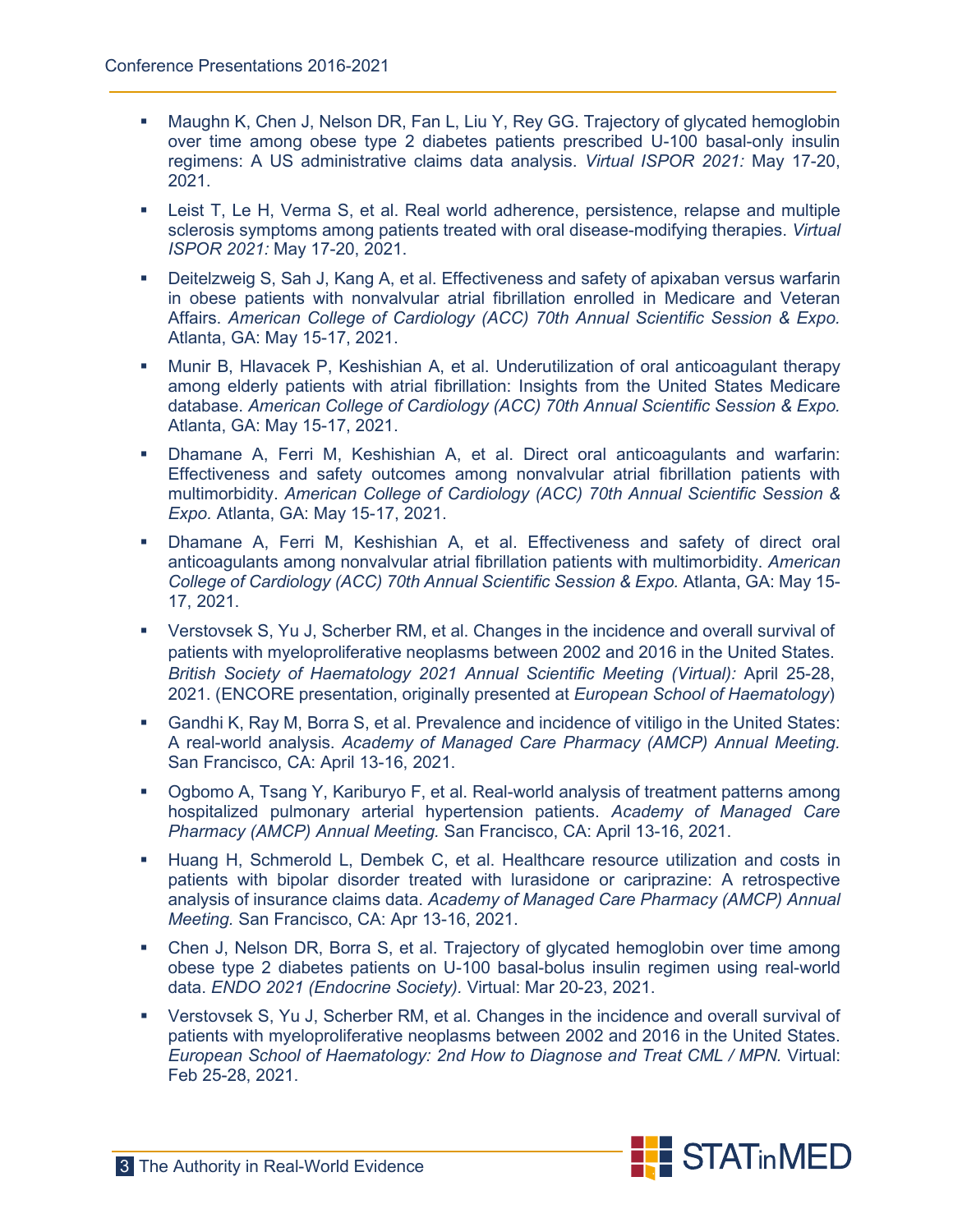- Ogbomo A, Tsang Y, Panjabi S, et al. Examining hospitalization and treatment patterns of pulmonary arterial hypertension patients with and without connective tissue disease using real-world data. *Rheumatology Winter Clinical Symposium (RWCS).* Maui, HI: Feb 10-13, 2021.
- Siddiqui MS, Myers J, Byrne C, et al. Real-world healthcare resource utilization and costs among patients with non-alcoholic fatty liver disease are substantial and increase with advanced disease. *American Association for the Study of Liver Diseases (AASLD) - The Liver Meeting*. San Diego, CA: Nov 13-17, 2020.
- Zhuo J, Zhang Q, Knapp K, et al. Risk factors associated with interstitial lung disease in patients with RA: Findings from a retrospective healthcare database analysis. *ACR Convergence 2020 – American College of Rheumatology All-Virtual Annual Meeting*. Nov 5-9, 2020.
- Tagawa ST, Sandin R, Sah J, et al. Treatment patterns of metastatic castration-sensitive prostate cancer: A real-world evidence study. *European Society for Medical Oncology Virtual Congress 2020*. Sept 19-21, 2020.
- Castillo JJ, Yang K, Kariburyo F, et al. Clinical and economic burden of mantle cell lymphoma in the Veterans Health Administration population. *Association of VA Hematology/Oncology (AVAHO) 2020 "Virtual" Annual Meeting*. Sept 12-13, 2020.
- Castillo JJ, Yang K, Kariburyo F, et al. Real-world evidence on treatment patterns, costs and healthcare resource utilization associated with Waldenström macroglobulinemia in the Veterans Health Administration population. *Association of VA Hematology/Oncology (AVAHO) 2020 "Virtual" Annual Meeting*. September 12-13, 2020.
- Qiu Y, Zhao R, Elpers B, et al. Prevalence and characteristics of patients receiving antifibrotic therapy for idiopathic pulmonary fibrosis. *European Respiratory Society International Congress 2020.* Vienna, Austria: Sept 5-9, 2020.
- Cohen A, Keshishian A, Lee T, et al. Effectiveness and safety of apixaban, low-molecular weight heparin, and warfarin among high-risk subgroups of venous thromboembolism patients with active cancer*. European Society of Cardiology (ESC) Congress 2020*. Amsterdam, The Netherlands: Aug 29 - Sept 1, 2020.
- Huang X, Hovland S, Stange S, et al. Real world disease burden, treatment patterns, and outcomes of hospitalized patients with hepatic encephalopathy. *EASL 2020 International Liver Congress.* London, UK: Aug 27-29, 2020.
- Qiu Y, Byrne C, Tang J, et al. Use of the Fibrosis-4 score to estimate fibrosis stage for patients with non-alcoholic fatty liver disease/non-alcoholic steatohepatitis in retrospective real-world datasets: A targeted literature review and feasibility assessment. *EASL 2020 International Liver Congress.* London, UK: Aug 27-29, 2020.
- Muser E, Teeple A, Sah J, et al. Evaluation of inpatient and emergency room utilization and costs among Crohn's disease patients treated with biologics in three large United States commercial claims databases. *Academy Health 2020 Annual Research Meeting.* Boston, MA: Jun 13-16, 2020.
- Muser E, Teeple A, Sah J, et al. Concomitant medication utilization among Crohn's disease patients newly initiating biologic therapy from three large commercial insurance claims databases. *Academy Health 2020 Annual Research Meeting*. Boston, MA: Jun 13- 16, 2020.

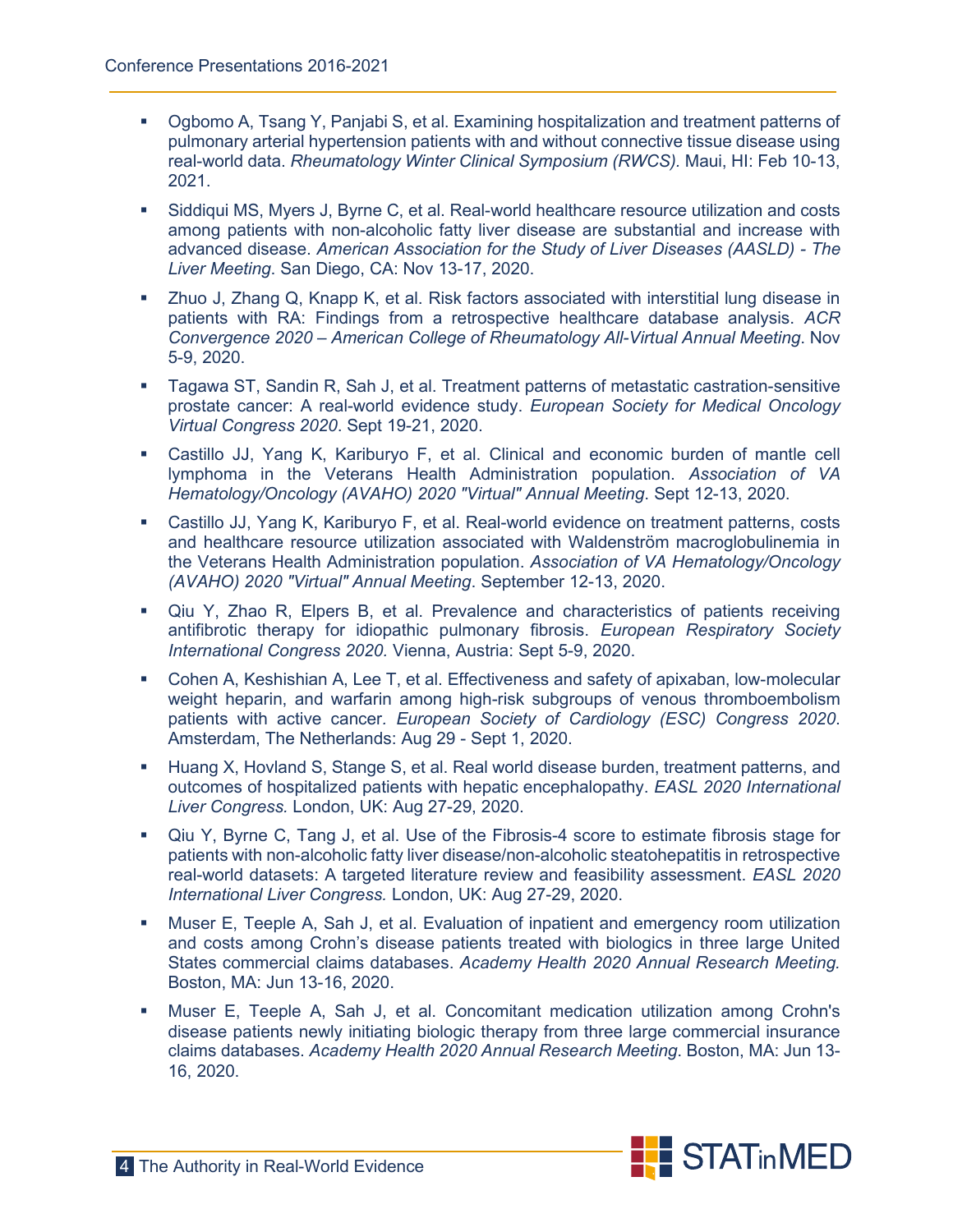- **Hood R, Fan L, Pollom RD, et al. Treatment patterns and outcomes before and after** human regular U-500 insulin initiation in patients with type 2 diabetes previously on ≤200 units/day of insulin. *American Diabetes Association (ADA) 80th Scientific Sessions 2020*. Chicago, IL: Jun 12-16, 2020.
- Cazzetta S, Chen G, Pedarla V, et al. Economic impact of perianal fistulizing Crohn's disease in US administrative claims data. *American Society of Colon and Rectal Surgeons (ASCRS) Annual Scientific Meeting.* Boston, MA, Jun 6-10, 2020.
- Cohen JM, Pandya S, Tangirala K, et al. Treatment patterns and characteristics of patients prescribed AJOVY, Emgality, or Aimovig. *American Headache Society 62nd Annual Scientific Meeting.* San Diego, CA: Jun 4, 2020.
- Cohen JM, Pandya S, Krasenbaum LJ, et al. A real-world perspective of patients with episodic migraine or chronic migraine prescribed Ajovy in the United States. *American Headache Society 62nd Annual Scientific Meeting.* San Diego, CA: Jun 4, 2020.
- Zhuo J, Zhang Q, Knapp K, et al. Examination of interstitial lung disease in patients with rheumatoid arthritis - prevalence, time to onset, and clinical characteristics. *EULAR European Congress of Rheumatology 2020 E-Congress*. Jun 3-6, 2020.
- Bhanegaonkar A, Pandya S, Kim R, et al. IMPACT RCC Real-World Study: Economic Impact of early progression among PAtients with metastatic renal cell Carcinoma treated with Tyrosine kinase inhibitors in first-line setting. *International Society of Health Economics and Outcomes Research (ISPOR) 2020 Annual Meeting.* (Virtual): May 16-20, 2020.
- Chen J, Fan L, Pollom RD, et al. Insulin-related out-of-pocket pharmacy costs before and after human regular U-500 insulin initiation via insulin pen in US patients with type 2 diabetes. *International Society of Health Economics and Outcomes Research (ISPOR) 2020 Annual Meeting.* (Virtual): May 16-20, 2020.
- Sah J, Ratiu A, Gutierrez C, et al. A novel visual tool to understand the treatment patterns among treatment-naïve psoriatic arthritis patients prescribed biologics in the US Veterans Health Administration population. *International Society of Health Economics and Outcomes Research (ISPOR) 2020 Annual Meeting.* (Virtual): May 16-20, 2020.
- Delinger R, Ratiu A, Xie L, Keshishian A. Assessment of the health care utilization and economic burden on diabetes patients with chronic kidney disease in the US Veterans Health Administration population. *International Society of Health Economics and Outcomes Research (ISPOR) 2020 Annual Meeting.* (Virtual): May 16-20, 2020.
- Sah J, Ratiu A, Gutierrez C, et al. A visual analytical approach to understanding treatment patterns among treatment-naïve rheumatoid arthritis patients with biologic use in the US Veterans Health Administration database. *International Society of Health Economics and Outcomes Research (ISPOR) 2020 Annual Meeting.* (Virtual): May 16-20, 2020.
- Delinger R, Ratiu A, Xie L, Keshishian A. Comparison of economic burden and risk of hospitalization among HIV patients with and without hepatitis B coinfection in the Veterans Health Administration population. *International Society of Health Economics and Outcomes Research (ISPOR) 2020 Annual Meeting.* (Virtual): May 16-20, 2020.
- Li J, Chen CC, Janjan N, Claxton A. Assessment of economic burden and hospitalization on patients with post-traumatic stress disorder in the US Veterans Health Administration population. *International Society of Health Economics and Outcomes Research (ISPOR) 2020 Annual Meeting.* (Virtual): May 16-20, 2020.

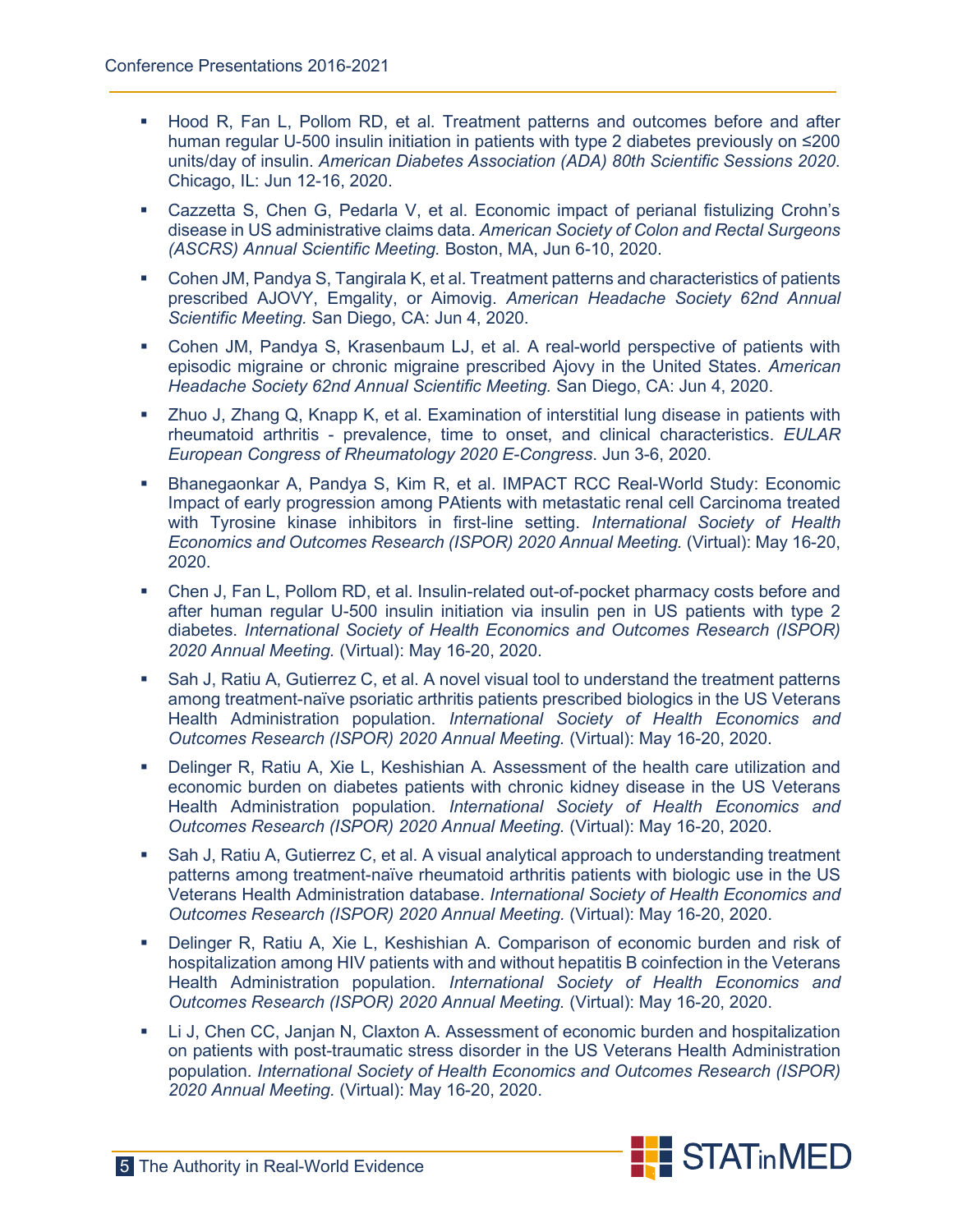- Muser E, Obando C, Teeple A, et al. Evaluation of biologic treatment patterns among Crohn's disease patients using three large United States claims databases. *Digestive Disease Week (DDW) Annual Meeting 2020*. Chicago, IL: May 2-5, 2020.
- Palevsky HI, Pruett J, Ogbomo A, et al. Examining titration patterns for selexipag in realworld practice using US specialty pharmacy data. *Academy of Managed Care Pharmacy (AMCP) 2020 Annual Meeting*. (Virtual): Apr 21-24, 2020.
- Delinger R, Keshishian A, Li J, et al. Assessment of economic burden and hospitalization on patients with human immunodeficiency virus in the US Veterans Health Administration population. *Academy of Managed Care Pharmacy (AMCP) 2020 Annual Meeting*. (Virtual): Apr 21-24, 2020.
- Gutierrez C, Wang H, Sah J, et al. Evaluating the economic burden and hospitalization among patients with inflammatory bowel disease in the US Veterans Health Administration population. *Academy of Managed Care Pharmacy (AMCP) 2020 Annual Meeting*. (Virtual): Apr 21-24, 2020.
- Shu FI, Treadwell M, Borra S, et al. Hereditary angioedema and pregnancy complications and outcomes in a population-based cohort. *American Academy of Allergy Asthma & Immunology (AAAI) 2020 Annual Meeting.* Philadelphia, PA: Mar 13-16, 2020.
- George D, Tagawa S, Lechpammer S, et al. Overall survival in men with chemotherapynaïve metastatic castration-resistant prostate cancer receiving bicalutamide followed by enzalutamide or abiraterone. *American Society of Clinical Oncology* (*ASCO) Genitourinary (GU) Cancers Symposium 2020.* San Francisco, CA: Feb 13-15, 2020.
- Cohen AT, Keshishian A, Lee T, et al. Safety and effectiveness of apixaban compared to warfarin among venous thromboembolism patients with active cancer: A retrospective analysis using four US claims databases. *61st American Society of Hematology (ASH) Annual Meeting and Exposition.* Orlando, FL: Dec 7-10, 2019.
- Levy M, Xie L, Wang Y, et al. Major adverse cardiac, arterial occlusive, and venous occlusive events among chronic myeloid leukemia patients prescribed ponatinib vs bosutinib in a real-world setting. *61st ASH Annual Meeting and Exposition*. Orlando, FL: Dec 7-10, 2019.
- Cohen AT, Keshishian A, Lee T, et al. Safety and effectiveness of apixaban, LMWH and warfarin among venous thromboembolism patients with active cancer: A subgroup analysis of VTE risk scale. *61st ASH Annual Meeting and Exposition*. Orlando, FL: Dec 7- 10, 2019.
- Keshishian A, Wiederkehr D, Li X, et al. Patterns of oral anticoagulant treatment among non-valvular atrial fibrillation patients with end-stage renal disease treated with dialysis. *American Heart Association (AHA) Scientific Sessions.* Philadelphia, PA: Nov 16-18, 2019.
- Bhanegaonkar A, Kim R, Pandya S, et al. Real-world treatment patterns among patients with metastatic renal cell carcinoma receiving first-line therapy in the United States veteran population. *18th International Kidney Cancer Symposium (IKCS).* Miami, FL: Nov 15-16, 2019.
- Phatak H, Zheng Y, Bhanegaonkar A, et al. Real-world clinical outcomes of patients with metastatic renal cell carcinoma receiving first-line therapy in the US veteran population. *18th International Kidney Cancer Symposium (IKCS).* Miami, FL: Nov 15-16, 2019.

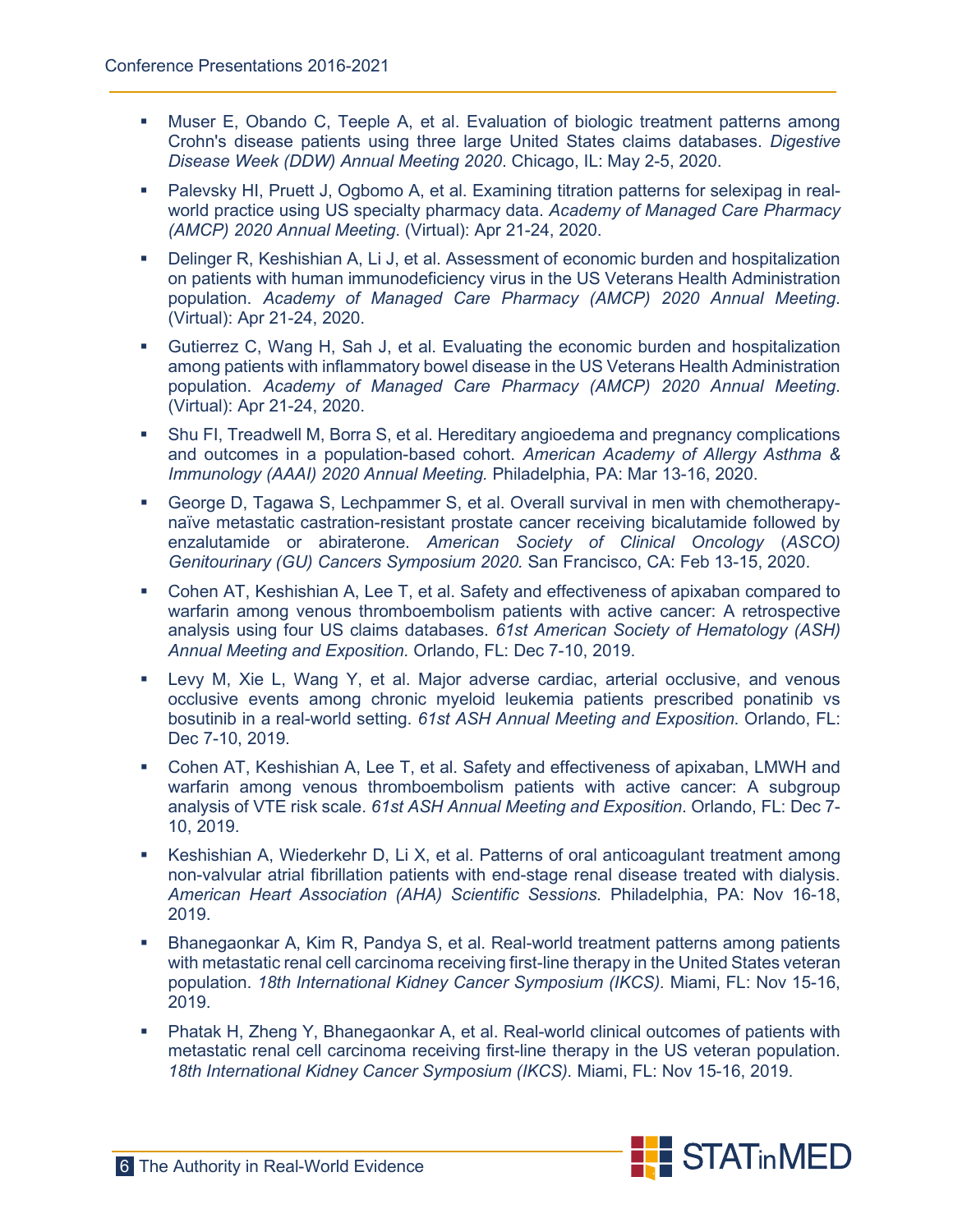- Nicholls C, Wang Y, Westerbacka J, et al. Examining the temporal trends in hypoglycemia events, treatment adherence and A1c in patients with T2D in the US. *ISPOR Annual European Congress*. Copenhagen, Denmark: Nov 2-6, 2019.
- Huang Q, Ellis L, Wang L, Shrestha S, Sundaram M. Real-world evidence of ibrutinib use among patients with chronic lymphocytic leukemia and/or small lymphocytic lymphoma in the US Veteran Health Administration population. *Academy of Managed Care Pharmacy (AMCP) Nexus 2019. National* Harbor, MD: Oct 29 - Nov 1, 2019.
- Shrestha S, Wang L, Chen G, et al. Development and validation of an administrative claims-based inflammatory bowel disease severity index. *Academy of Managed Care Pharmacy (AMCP) Nexus 2019.* National Harbor, MD: Oct 29 – Nov 1, 2019.
- Deitelzweig S, Keshishian A, Kang A, et al. Effectiveness and safety of apixaban, dabigatran and rivaroxaban versus warfarin in obese patients with nonvalvular atrial fibrillation: ARISTOPHANES subgroup analysis. *14th Annual Cardiometabolic Health Congress.* Chicago, IL: Oct 10-13, 2019.
- Patel C, Huang A, Wang L, et al. Journey of Veteran Health Administration population with recent schizophrenia diagnosis: A real-world analysis of treatment patterns and healthcare burden. *32nd Annual Psych Congress.* San Diego, CA: Oct 3-6, 2019.
- Ng-Mak D, Kadakia A, Shrestha S, et al. Hospitalization risk in pediatric bipolar patients treated with lurasidone vs other oral atypical antipsychotics: A real-world retrospective claims database study. *32nd Annual Psych Congress.* San Diego, CA: Oct 3-6, 2019.
- Kambhampati S, Parasuraman S, Yu J, et al. Hematocrit levels and thrombotic events among US veterans with polycythemia vera. *Association of VA Hematology/Oncology (AVAHO) Annual Meeting 2019.* Minneapolis, MN: Sept 20-22, 2019.
- Huang Q, Ellis L, Wang L, et al. First-line ibrutinib treatment is associated with longer time to next treatment in a real-world US veterans population. *Society of Hematologic Oncology (SOHO) 2019 Annual Meeting.* Houston, TX: Sept 11-14, 2019.
- Deitelzweig S, Keshishian A, Kang A, et al. Comparative effectiveness and safety between non-VKA oral anticoagulants in non-valvular atrial fibrillation patients with differential duration of treatment: An analysis of the ARISTOPHANES study. *European Society of Cardiology (ESC) Congress 2019*. Paris, France: Aug 31 - Sept 1, 2019.
- Deitelzweig S, Keshishian A, Kang A, et al. Comparative effectiveness and safety of non-VKA oral anticoagulants versus warfarin in non-valvular atrial fibrillation patients with differential treatment duration: An ARISTOPHANES study analysis. *European Society of Cardiology (ESC) Congress 2019*. Paris, France: Aug 31 - Sept 1, 2019.
- Keshishian A, Lee T, Wygant G, et al. Patterns of extended apixaban treatment for unprovoked venous thromboembolism in routine clinical practice. *European Society of Cardiology (ESC) Congress 2019*. Paris, France: Aug 31 - September 1, 2019.
- Neslusan C, Huang A, John J, et al. Characteristics of the Veterans Health Administration population diagnosed with major depressive disorder and suicidal ideation or suicide attempt. *2019 VA/DoD Suicide Prevention Conference.* Nashville, TN: Aug 26-29, 2019.
- Keshishian A, Lee T, Wygant G, et al. Anticoagulant treatment patterns among venous thrombosis patients with active cancer: A retrospective analysis using four US claims databases. *27th International Society on Thrombosis and Hemostasis (ISTH) Congress and 65th Annual Scientific Meeting 2019*. Melbourne, Australia: Jul 6-10, 2019.

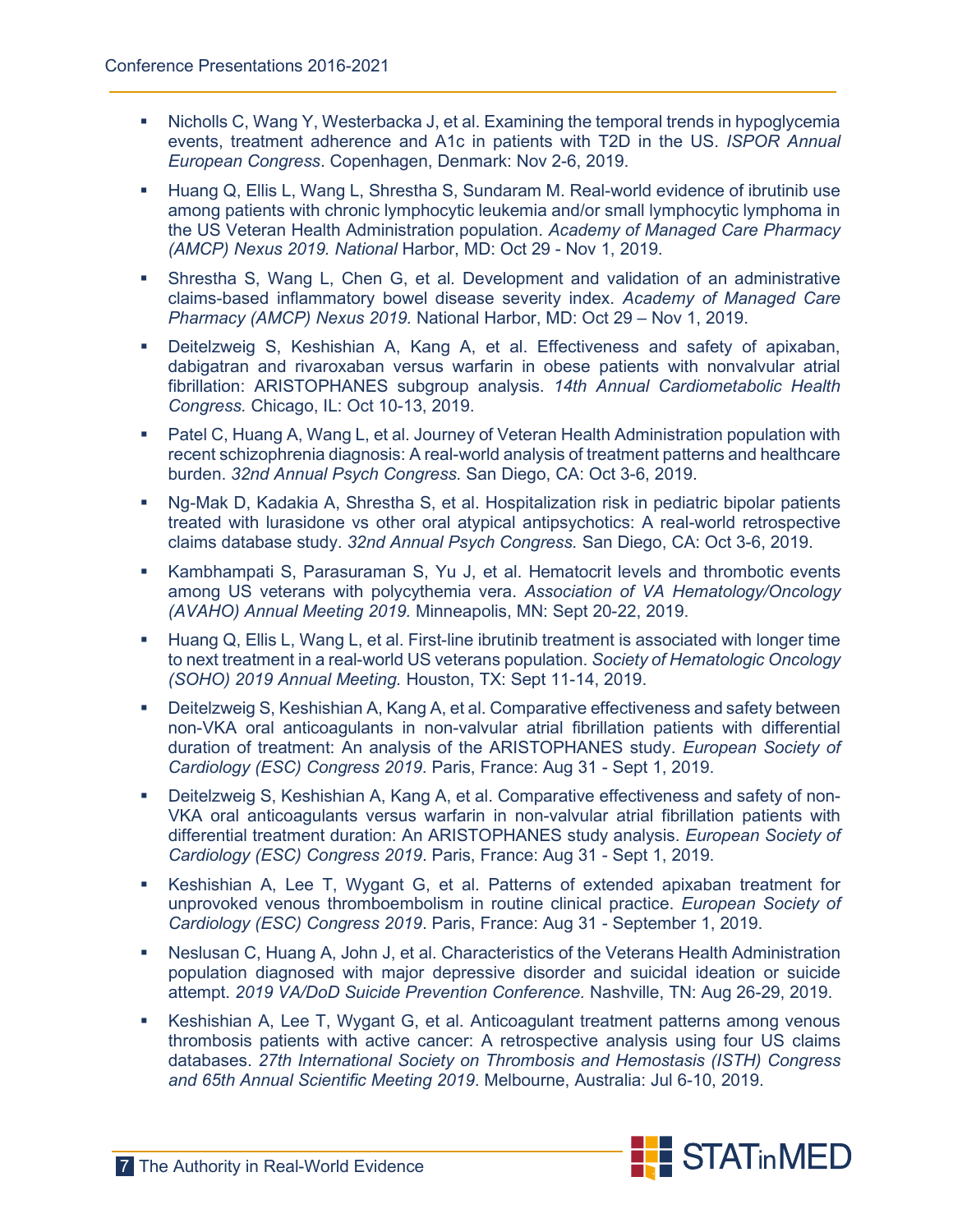- Xie L, Kariburyo F, Sah J, et al. Real world medication use in incident systemic lupus erythematosus and lupus nephritis patients*. European Congress of Rheumatology (EULAR) 2019*. Madrid, Spain: Jun 12-15, 2019.
- Neslusan C, Sheehan JJ, Wang L, Huang A. Characteristics of the Veterans Health Administration population diagnosed with major depressive disorder and suicidal ideation or suicide attempt. *American Society of Health-System Pharmacists (ASHP) Summer Meetings & Exhibition*. Boston, MA: Jun 8-12, 2019.
- Chen J, Fan L, Juneja R, et al. Treatment patterns and outcomes before and after human regular U-500 insulin initiation via KwikPen in US veterans with type 2 diabetes. *American Diabetes Association (ADA) 79th Scientific Sessions*. San Francisco, CA: Jun 7-11, 2019.
- Zheng Y, Pandya S, Yu T, et al. Real-world clinical and economic outcomes among newlydiagnosed merkel cell carcinoma patients starting checkpoint inhibitors or chemotherapy in the Veterans Health Administration. *American Society of Clinical Oncology (ASCO) 2019 Annual Meeting*. Chicago, IL: May 31 - Jun 4, 2019.
- Mavros P, Patel C, El Khoury A, et al. A real-world analysis of outcomes related to veterans with schizophrenia who transitioned to once-every-3-months paliperidone palmitate vs those who remained on once-monthly paliperidone palmitate. *American Society of Clinical Psychopharmacology (ASCP) Annual Meeting 2019.* Scottsdale, AZ: May 28-31, 2019.
- Neslusan C, Sheehan J, Wang L, Huang A. Characteristics of the Veterans Health Administration population diagnosed with major depressive disorder and suicidal ideation or suicide attempt. *American Psychiatric Association (APA) Annual Meeting*. San Francisco, CA: May 18-22, 2019.
- Samuelsen C, Lim J, Golembesky AK, et al. Retrospective claims analysis of treatment duration, healthcare resource utilization and costs associated with first-line treatment of NSCLC with afatinib vs erlotinib in the United States. *ISPOR US Annual Meeting.* New Orleans, LA: May 18-22, 2019.
- Pan X, Chen CC, Wang L, et al. Real-world evidence of the economic burden and risk factors for hospitalization among patients with myeloma in the US Veterans Health Administration population. *ISPOR US Annual Meeting.* New Orleans, LA: May 18-22, 2019.
- **Pennock G, Wang L, Pandya S. Real-world treatment patterns among metastatic renal** cell carcinoma patients receiving first-line therapy in the United States veteran population. *ISPOR US Annual Meeting.* New Orleans, LA: May 18-22, 2019.
- Lim S, Johnston S, Wang Y, et al. Evaluation of clinical and economic outcomes associated with staple line buttress among patients undergoing sleeve gastrectomy. *ISPOR US Annual Meeting.* New Orleans, LA: May 18-22, 2019.
- Zhang Q, Delinger R, Wang H, et al. Assessing the risk factors of heart failure among patients in the US Department of Defense population. *ISPOR US Annual Meeting.* New Orleans, LA: May 18-22, 2019.
- Dieyi C, Pedarla V, Gu Y, et al. Assessing the economic burden and hospitalization among patients with non-alcoholic steatohepatitis in the US Veterans Health Administration population. *ISPOR US Annual Meeting.* New Orleans, LA: May 18-22, 2019.

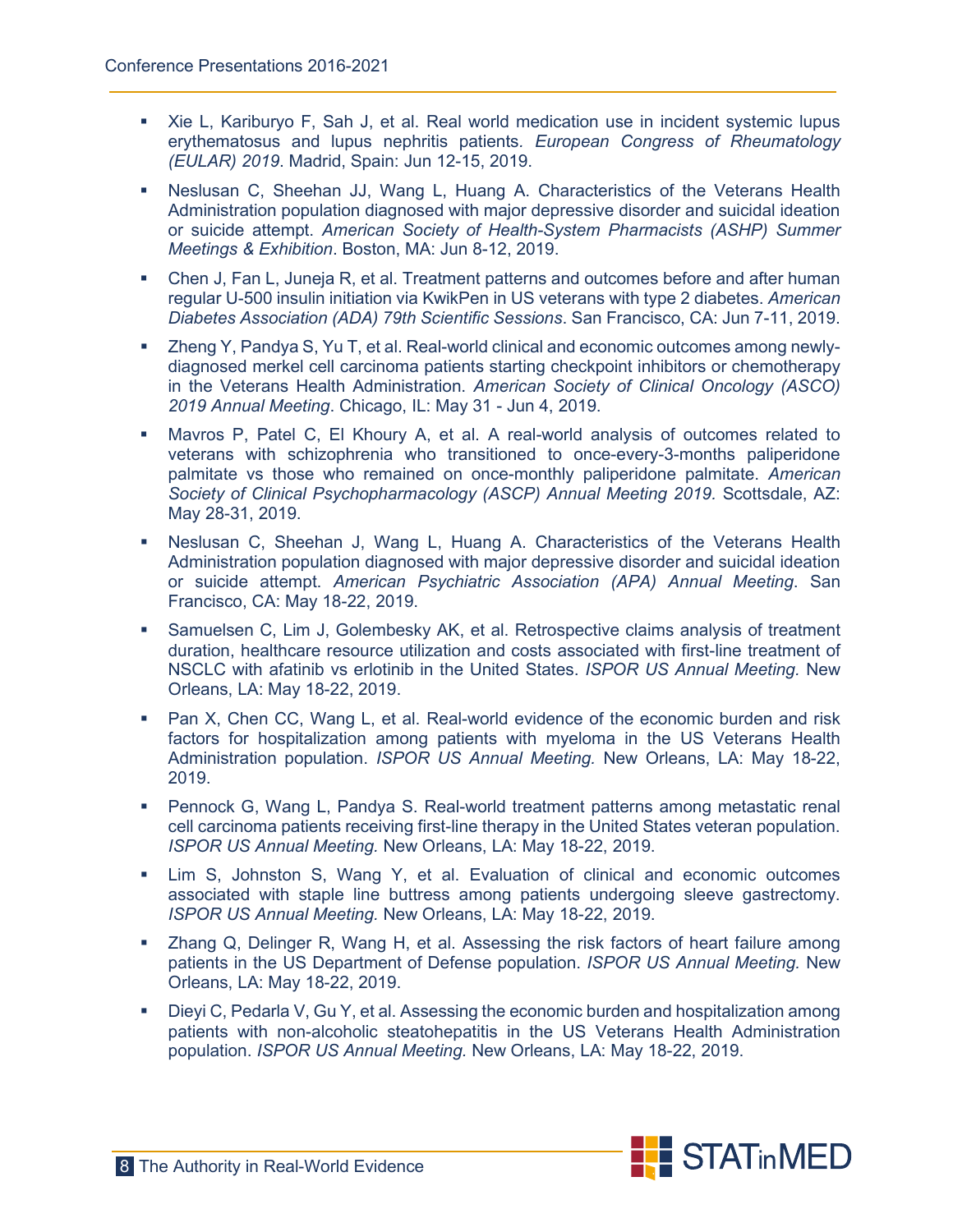- Wang H, Qiang W, Delinger R, et al. Examining the risk factors of chronic obstructive pulmonary disease among patients in the Department of Defense population. *ISPOR US Annual Meeting.* New Orleans, LA: May 18-22, 2019.
- Okunowo O, Li L, Pedarla V, et al. Assessing the economic burden and predictors of hospitalization among US veteran patients with rheumatoid arthritis: A retrospective casecontrol study. *ISPOR US Annual Meeting.* New Orleans, LA: May 18-22, 2019.
- Bhanegaonkar A, Kim R, Pandya S, et al. Real-world treatment patterns among metastatic urothelial cancer patients receiving second-line therapy in the US veteran population. *International Society of Pharmacoeconomics and Outcomes Research (ISPOR) 2019 Annual Meeting*. New Orleans, LA: May 18-22, 2019.
- Obando C, Ding Z, Muser E, et al. Evaluation of ustekinumab treatment patterns among Crohn's disease patients in three large US commercial claims databases. *Digestive Disease Week (DDW).* San Diego, CA: May 18-21, 2019.
- Obando C, Ding Z, Muser E, et al. Evaluation of health care utilization, hospitalization/emergency room costs, and other medication use among Crohn's disease patients using ustekinumab in three large United States commercial claims databases. *Digestive Disease Week (DDW).* San Diego, CA: May 18-21, 2019.
- Cole M, Lickert C, Drake W, et al. Baseline demographics and clinical characteristics of chronic thromboembolic pulmonary hypertension patients within the Medicare population. *American Thoracic Society (ATS) International Conference 2019*. Dallas, TX: May 17-22, 2019.
- Wang Y, Zhang Q, Xie L, et al. Overuse of short-acting bronchodilators and the risk of exacerbation among patients with chronic obstructive pulmonary disease (COPD) treated with nebulized short-acting bronchodilators. *American Thoracic Society (ATS) International Conference 2019.* Dallas, TX: May 17-22, 2019.
- **Thieffry S, Borghs S, Wang L, et al. Characteristics, healthcare resource use and costs of** overall pediatric focal epilepsy population and by comorbidity subgroup: A US claims database analysis*. 71st American Academy of Neurology (AAN) Annual Meeting.* Philadelphia, PA: May 4-10, 2019.
- Keshishian A, Li X, Hamilton M, et al. Comparative effectiveness and safety of non-vitamin K antagonist oral anticoagulants versus warfarin in non-valvular atrial fibrillation patients: The dose subgroup analysis of the ARISTOPHANES study*. 71st American Academy of Neurology (AAN) Annual Meeting*. Philadelphia, PA: May 4-10, 2019.
- Ramaswamy K, Lechpammer S, Mardekian J, et al. Survival rates and economic outcomes in chemotherapy-naïve metastatic castrate resistant prostate cancer patients treated with abiraterone acetate or enzalutamide. *2019 Annual Meeting of the American Urological Association (AUA) Education and Research Inc*. Chicago, IL: May 3-6, 2019.
- Freedland SJ, Ramaswamy K, Lechpammer S, et al. Impact of prostate specific antigen doubling time on metastasis and increased costs associated with progression to metastatic castrate-resistant prostate cancer. *2019 Annual Meeting of the American Urological Association (AUA) Education and Research Inc*. Chicago, IL: May 3-6, 2019.
- Xie L, Kariburyo F, Sah J, et al. Real world medication use in Incident systemic lupus erythematosus and lupus nephritis patients. *Congress of Clinical Rheumatology – East 2019.* Destin, FL: May 2-5, 2019.

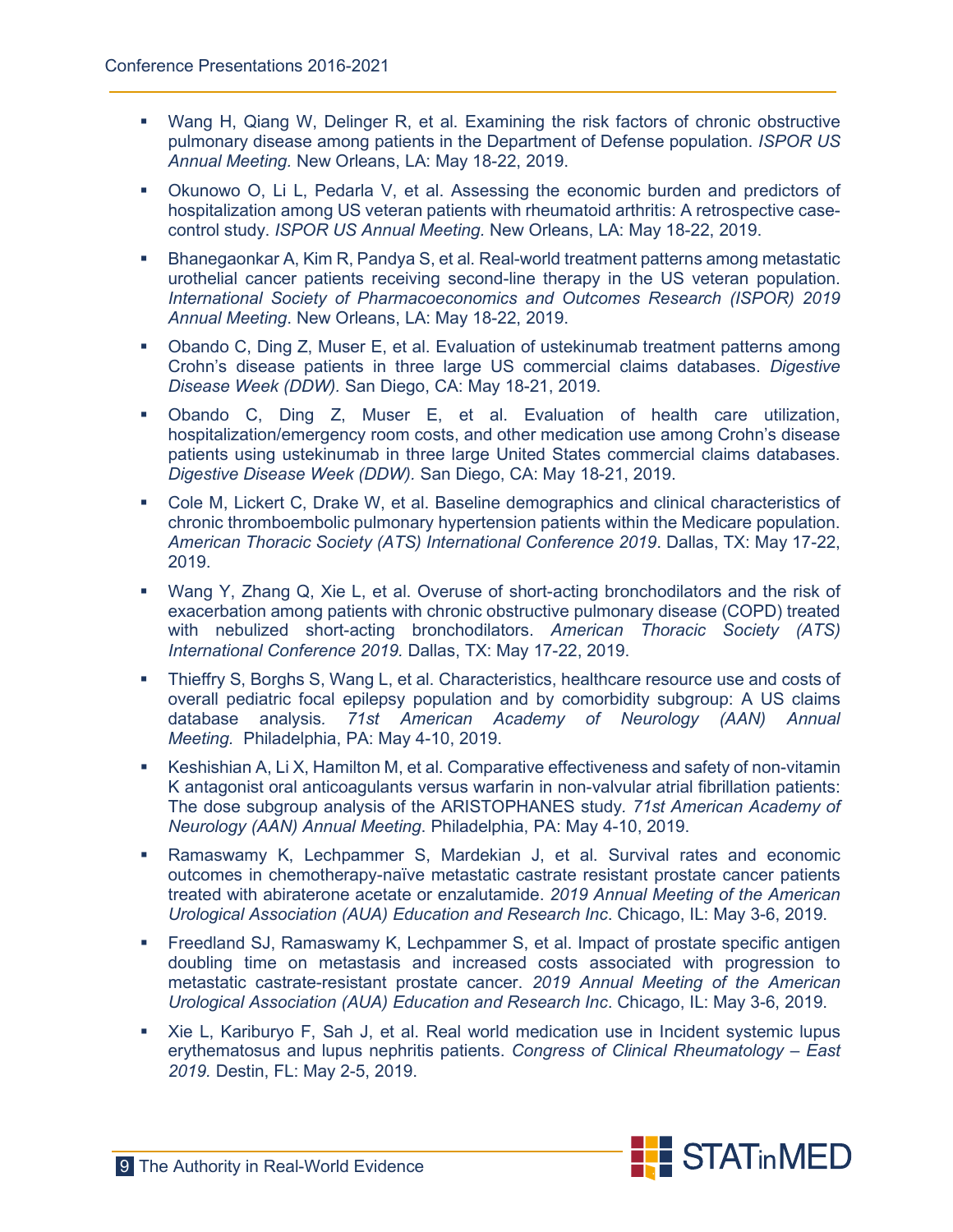- Patel C, El Khoury A, Huang A, et al. A real-world analysis of transitioning from oral risperidone or paliperidone to once-monthly paliperidone palmitate among veterans with schizophrenia. *22nd Annual Meeting of the College of Psychiatric and Neurologic Pharmacists (CPNP).* Salt Lake City, UT: Apr 7-10, 2019.
- **Hlavacek P, Guo JD, Rosenblatt L, et al. Effectiveness and safety of apixaban compared** to warfarin among VTE patients in the US Medicare population. *American Heart Association (AHA) QCOR 2019.* Arlington, VA: Apr 5-6, 2019.
- El Khoury A, Patel C, Huang A, et al. Real-world outcomes among veterans severely affected by schizophrenia that transitioned from oral risperidone or paliperidone to oncemonthly paliperidone palmitate. *Academy of Managed Care Pharmacy (AMCP) Annual Meeting.* San Diego, CA: Mar 25-28, 2019.
- Hlavacek P, Guo JD, Rosenblatt L, et al. Comparison of costs among VTE patients initiating apixaban or warfarin in the US Medicare population. *Academy of Managed Care Pharmacy (AMCP) Annual Meeting.* San Diego, CA: Mar 25-28, 2019.
- Pedarla V, Gu Y, Wang L, Baser O. Health care utilization and economic burden of type-2 diabetes among patients in the US Department of Defense population. *Academy of Managed Care Pharmacy (AMCP) Annual Meeting.* San Diego, CA: Mar 25-28, 2019.
- Zhang Q, Delinger R, Fang B, et al. Health care utilization and economic burden of multiple myeloma among patients in the US Department of Defense population. *Academy of Managed Care Pharmacy (AMCP) Annual Meeting*. San Diego, CA: Mar 25-28, 2019.
- Qiang W, Fang B, Delinger R, et al. Health care utilization and economic burden of type-2 diabetes among patients in the US Department of Defense population. *Academy of Managed Care Pharmacy (AMCP) Annual Meeting*. San Diego, CA: Mar 25-28, 2019.
- Pedarla V, Gu Y, Wang L, Baser O. Assessing economic burden and hospitalization among asthma patients in the US Veterans Health Administration population*. Academy of Managed Care Pharmacy (AMCP) Annual Meeting.* San Diego, CA: Mar 25-28, 2019.
- Pavilack M, Narendranath E, Andritsos L, et al. Healthcare costs and resource utilization associated with adverse events among hairy cell leukemia patients treated with purine nucleoside analogs. *National Comprehensive Cancer Network (NCCN) 2019 Annual Conference*. Orlando, FL: Mar 21-23, 2019.
- Chowdhury R, Franchino-Elder J, Wang L, et al. Health care resource utilization and expenditures among newly diagnosed non-valvular atrial fibrillation patients initiating oral anticoagulants: Results from 100% Medicare 2010-2015 data. *American College of Cardiology's (ACC) 68th Annual Scientific Session & Expo*. New Orleans, LA: Mar 16-18, 2019.
- Deitelzweig S, Keshishian A, Kang A, et al. Effectiveness and safety of non-vitamin K antagonist oral anticoagulants in obese non-valvular atrial fibrillation patients: A pooled claims database analysis. *American College of Cardiology's (ACC) 68th Annual Scientific Session & Expo.* New Orleans, LA: Mar 16-18, 2019.
- Deitelzweig S, Keshishian A, Kang A, et al. Effectiveness and safety of apixaban, dabigatran, and rivaroxaban versus warfarin in obese patients with non-valvular atrial fibrillation: ARISTOPHANES subgroup analysis. *American College of Cardiology's (ACC) 68th Annual Scientific Session & Expo.* New Orleans, LA: Mar 16-18, 2019.

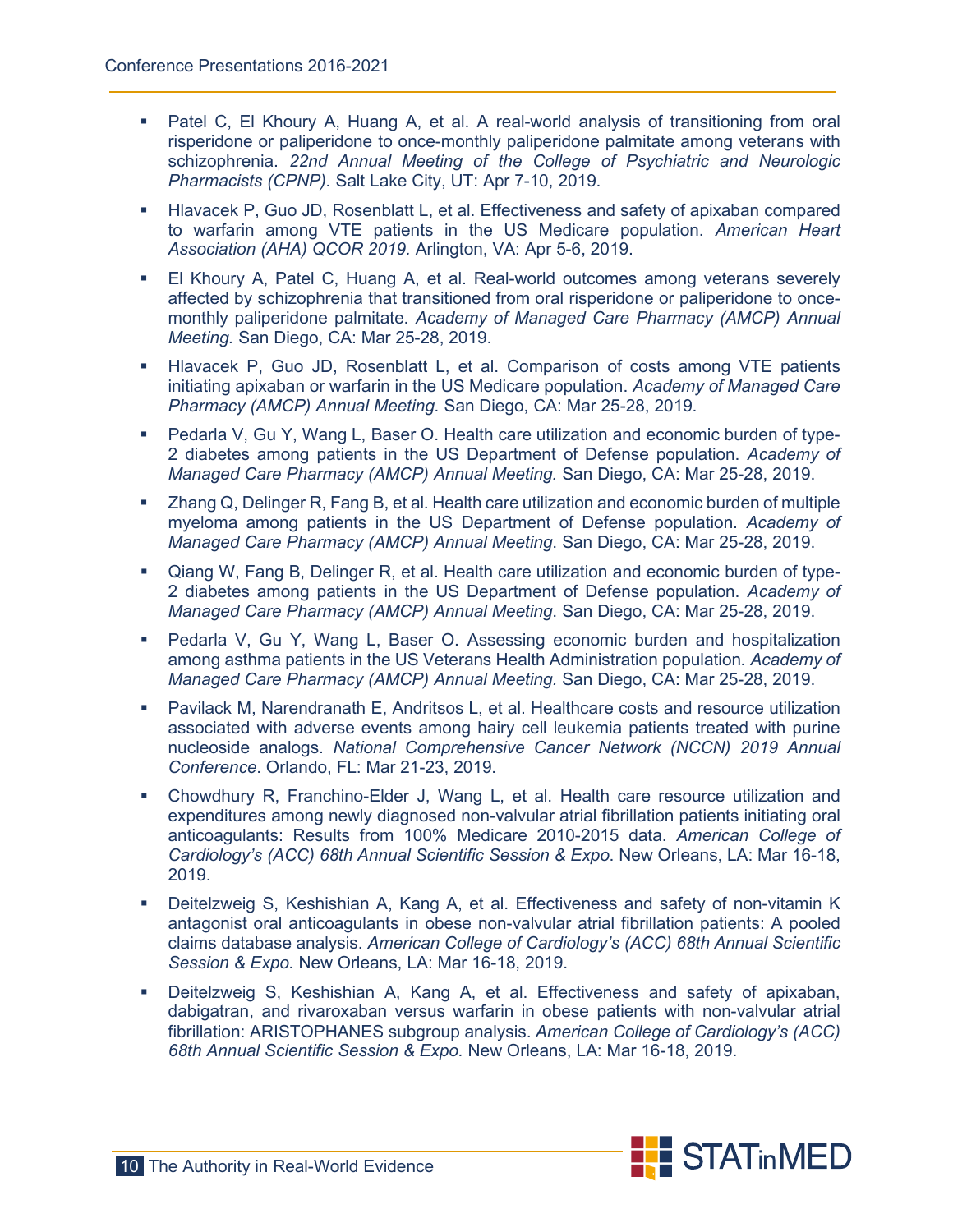- Deitelzweig S, Keshishian A, Kang A, et al. Effectiveness and safety of apixaban, dabigatran and rivaroxaban versus warfarin in obese patients with nonvalvular atrial fibrillation: ARISTOPHANES subgroup analysis. *American College of Cardiology's (ACC) 68th Annual Scientific Session & Expo.* New Orleans, LA: Mar 16-18, 2019.
- Deitelzweig S, Keshishian A, Kang A, et al. Effectiveness and safety of non-vitamin K antagonist oral anticoagulants in obese nonvalvular atrial fibrillation patients: A pooled claims database analysis. *American College of Cardiology's (ACC) 68th Annual Scientific Session & Expo.* New Orleans, LA: Mar 16-18, 2019.
- Lip GYH, Keshishian A, Kang A, et al. Comparative effectiveness and safety of nonvitamin K antagonist oral anticoagulants among frail nonvalvular atrial fibrillation patients. *American College of Cardiology's (ACC) 68th Annual Scientific Session & Expo*. New Orleans, LA: Mar 16-18, 2019.
- Lip GYH, Keshishian A, Kang A, et al. Effectiveness and safety of non-vitamin K antagonist oral anticoagulants compared to warfarin among frail nonvalvular atrial fibrillation patients. *American College of Cardiology's (ACC) 68th Annual Scientific Session & Expo*. New Orleans, LA: Mar 16-18, 2019.
- Parasuraman S, Yu J, Paranagama D, et al. Elevated white blood cell levels and thrombotic events in patients with polycythemia vera: A real-world analysis of Veterans Health Administration data. *European School of Haematology: How to Diagnose and Treat CML/MPN.* Saggart, Ireland: Mar 8-10, 2019.
- Armstrong AW, Gadkari A, Mallya UG, et al. The economic burden associated with time to therapy escalation for patients with atopic dermatitis uncontrolled with topical therapies. *American Academy of Dermatology (AAD) Annual Meeting.* Washington, DC: Mar 1-5, 2019.
- Freedland SJ, Ramaswamy K, Lechpammer S, et al. Impact of prostate specific antigen doubling time on time to metastasis and overall survival in non-metastatic castrationresistant prostate cancer patients. *American Society of Clinical Oncology-Genitourinary Cancers Symposium (ASCO-GU).* San Francisco, CA: Feb 14-16, 2019.
- Zheng Y, Pandya S, Yu T, et al. Emerging treatment patterns and checkpoint inhibitor use among newly-diagnosed merkel cell carcinoma patients in the US veteran population. *American Society of Clinical Oncology ASCO-SITC Clinical Immuno-Oncology Symposium.* San Francisco, CA: Feb 8 - Mar 2, 2019.
- Dahhan T, Cole M, Lickert C, et al. Baseline demographics and clinical characteristics of chronic thromboembolic pulmonary hypertension patients within the Medicare population. *13th Pulmonary Vascular Research Institute (PVRI) Annual World Congress on Pulmonary Vascular Disease (PVD).* Barcelona, Spain: Jan 30 - Feb 3, 2019.
- Pandya S, Clancy Z, Shrestha S, et al. Burden of CRAB events by relapse in patients with newly diagnosed multiple myeloma not eligible for stem cell transplant. *American Society of Hematology (ASH) Annual Meeting.* San Diego, CA: Dec 1-4, 2018.
- Parasuraman S, Baser O, Sturm D, et al. Elevated white blood cell levels and thrombotic events in patients with polycythemia vera: A real-world analysis of Veterans Health Administration data. *American Society of Hematology (ASH) Annual Meeting.* San Diego, CA: Dec 1-4, 2018.
- **EXECT A**, Xie L, Wang Y, et al. Real-world comparisons of cardiovascular events between different tyrosine kinase inhibitors among patients with chronic myeloid leukemia. *American Society of Hematology (ASH) Annual Meeting*. San Diego, CA: Dec 1-4, 2018.

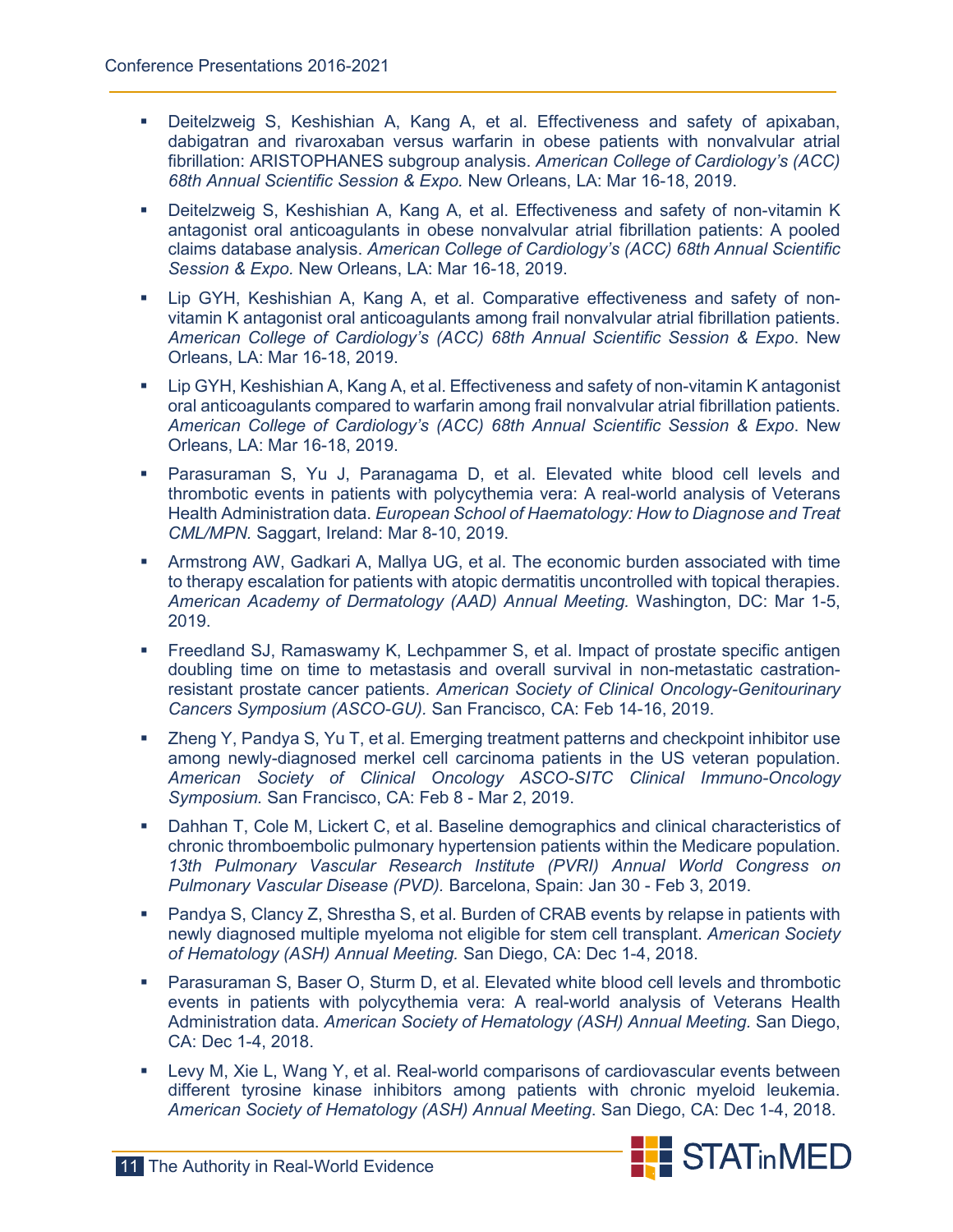- Epperla N, Pavilack M, Olufade T, et al. Adverse events among patients with hairy cell leukemia treated with purine nucleoside analogs in the United States. *American Society of Hematology (ASH) Annual Meeting.* San Diego, CA: Dec 1-4, 2018.
- Lip GHY, Keshishian A, Li X, et al. Non-vitamin K antagonist oral anticoagulants associated with lower stroke rates compared to warfarin among very elderly patients with non-valvular atrial fibrillation: An ARISTOPHANES subgroup analysis. *American Heart Association (AHA) Scientific Sessions 2018*. Chicago, IL: Nov 10-12, 2018.
- Lip GYH, Keshishian A, Li X, et al. Effectiveness and safety of non-vitamin K antagonist oral anticoagulants among very elderly patients with non-valvular atrial fibrillation: An observational study. *American Heart Association (AHA) Scientific Sessions 2018.* Chicago, IL: Nov 10-12, 2018.
- Deitelzweig S, Keshishian A, Li X, et al. Effectiveness and safety of novel oral anticoagulants among patients with nonvalvular atrial fibrillation and diabetes: A pooled claims database analysis. *American Heart Association (AHA) Scientific Sessions 2018.* Chicago, IL: Nov 10-12, 2018.
- Deitelzweig S, Keshishian A, Li X, et al. Comparative effectiveness and safety of nonvitamin K antagonist oral anticoagulants versus warfarin among patients with non-valvular atrial fibrillation and diabetes: ARISTOPHANES diabetes subgroup analysis. *American Heart Association (AHA) Scientific Sessions 2018.* Chicago, IL: Nov 10-12, 2018.
- Xie L, Sun X, Mallampati R, et al. Healthcare utilization and economic burden on patients with bladder cancer in the US Department of Defense population. *International Society of Pharmacoeconomics and Outcomes Research (ISPOR) Europe 2018*. Barcelona, Spain: Nov 10-14, 2018.
- **Borra S, Lin C, Wang L, et al. Assessing the economic burden and 30-day readmission** rates among patients with bladder cancer in the US Veterans Health Administration population. *International Society of Pharmacoeconomics and Outcomes Research (ISPOR) Europe 2018*. Barcelona, Spain: Nov 10-14, 2018.
- Patel C, El Khoury A, Huang A, et al. Outcomes related to transition to once-every-threemonthly paliperidone palmitate among veterans with schizophrenia. *US Psych Congress 2018*. Orlando, FL: Oct 25-28, 2018.
- Szukis H, Benson C, Huang A, et al. Economic burden of illness among US veterans with treatment-resistant depression. *US Psych Congress 2018*. Orlando, FL: Oct 25-28, 2018.
- Ramaswamy K, Mardekian J, Schultz N, et al. Economic burden of chemotherapy naïve metastatic castrate resistant prostate cancer patients treated with abiraterone acetate or enzalutamide in the United States. *Academy of Managed Care Pharmacy (AMCP) Nexus 2018.* Orlando, FL: Oct 22-25, 2018.
- George D, Schultz N, Huang A, et al. Increased costs associated with progression to metastatic castrate-resistant prostate cancer. *Academy of Managed Care Pharmacy (AMCP) Nexus 2018*. Orlando, FL: Oct 22-25, 2018.
- Amin A, Keshishian A, Dina O, et al. Elderly patients with non-valvular atrial fibrillation incurred lower all-cause, stroke, and major bleeding-related costs when treated with apixaban versus dabigatran, rivaroxaban, and warfarin treatment. *Academy of Managed Care Pharmacy (AMCP) Nexus 2018.* Orlando, FL: Oct 22-25, 2018.

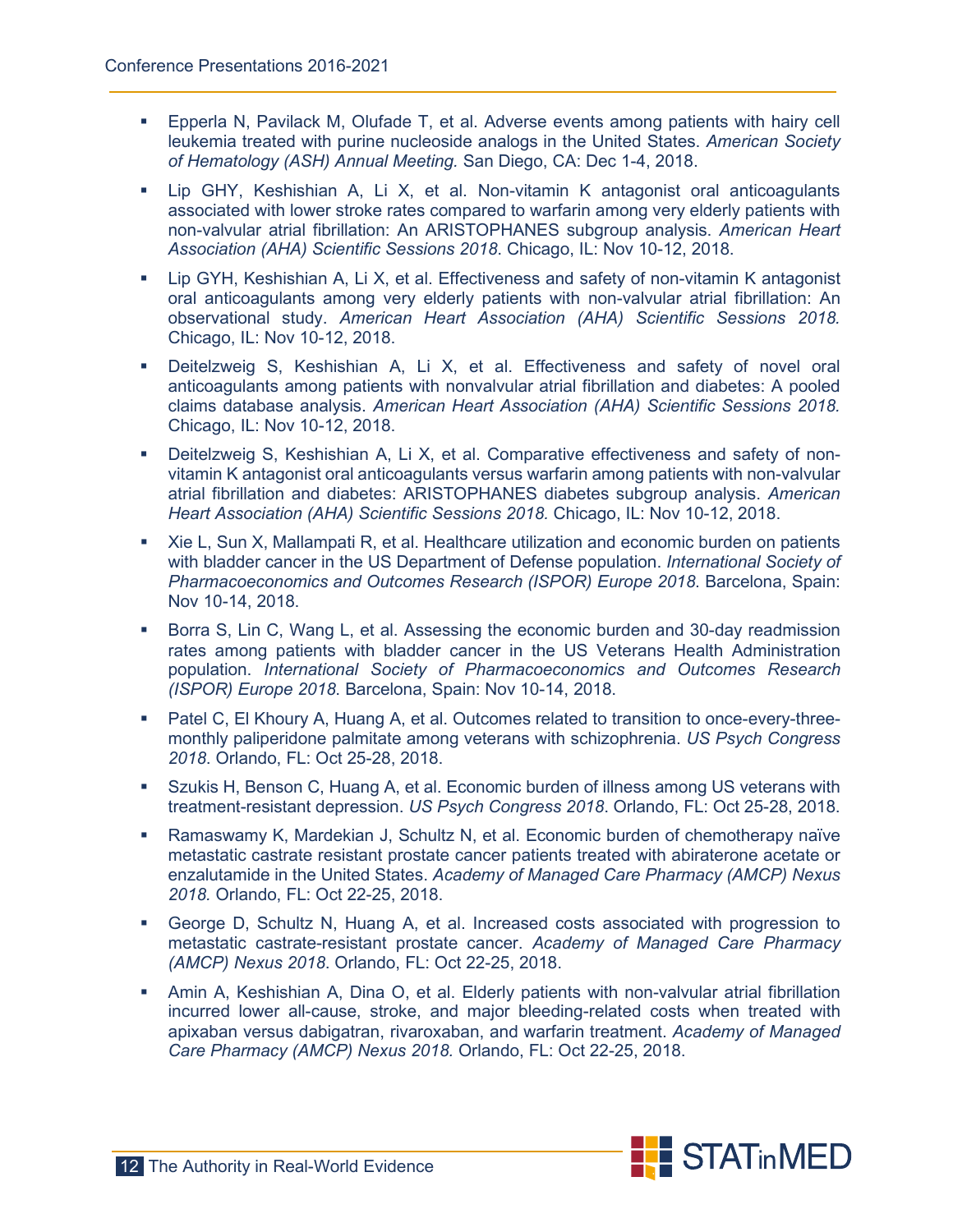- Amin A, Keshishian A, Dina O, et al. Healthcare costs of direct oral anticoagulants vs warfarin among Medicare patients with non-valvular atrial fibrillation. *Academy of Managed Care Pharmacy (AMCP) Nexus 2018.* Orlando, FL: Oct 22-25, 2018.
- Xie L, Kariburyo F, Sah J, et al. Real-world medication use in incident systemic lupus erythematosus and lupus nephritis patients. *American College of Rheumatology (ACR) / ARHP Annual Meeting. Chicago*, IL: Oct 19-24, 2018.
- Katz NP, Gandhi K, Wei W, et al. Assessing inappropriate pain management in adults with hip or knee osteoarthritis treated with different opioid intensity regimens: Results from a retrospective database analysis. *American College of Rheumatology (ACR) / ARHP Annual Meeting.* Chicago, IL: Oct 19-24, 2018.
- Bhor M, Xie L, Arcona S, et al. Rate of vaso-occlusive crisis episodes among sickle cell disease patients in the US Medicaid population. *Sickle Cell Disease Association of America (SCDAA) 46th Annual National Convention for Sickle Cell Disease*. Baltimore, MD: Oct 10-13, 2018.
- Bhor M, Xie L, Paulose J, et al. Primary reasons for sickle-cell disease-related hospital and emergency room visits in the US Medicaid population. *Sickle Cell Disease Association of America (SCDAA) 46th Annual National Convention for Sickle Cell Disease.* Baltimore, MD: Oct 10-13, 2018.
- Pandya S, Shrestha S, Wang L, et al. Real-world economic outcomes of early progression in newly diagnosed multiple myeloma patients*. 2018 American Society of Clinical Oncology (ASCO) Quality Care Symposium.* Phoenix, AZ: Sept 28-29, 2018.
- Katz NP, Wei W, Gandhi K, et al. A real-world study of treatment regimen failure by opioid use intensity among patients with hip and/or knee osteoarthritis. *International Association for the Study of Pain (IASP) The 17th World Congress on Pain*. Boston, MA: Sept 12-16, 2018.
- Amin A, Bassalobre Garcia A, Li X, et al Comparison of effectiveness, safety, and healthcare costs in nonvalvular atrial fibrillation patients with heart failure prescribed direct oral anticoagulants. *European Society of Cardiology (ESC) Congress 2018.* Munich, Germany: Aug 25-29, 2018.
- Amin A, Bassalobre Garcia A, Li X, et al. Comparison of effectiveness, safety, and healthcare costs of direct oral anticoagulants with warfarin in non-valvular atrial fibrillation patients with heart failure. *European Society of Cardiology (ESC) Congress 2018.* Munich, Germany: Aug 25-29, 2018.
- Amin A, Keshishian A, Zhang Q, et al. Effectiveness, safety, and composite clinical outcomes of apixaban, dabigatran, rivaroxaban, relative to warfarin in non-valvular atrial fibrillation patients in the US Medicare population. *European Society of Cardiology (ESC) Congress 2018.* Munich, Germany: Aug 25-29, 2018.
- Deitelzweig S, Keshishian A, Li X, et al. Comparative effectiveness and safety of nonvitamin K antagonist oral anticoagulants versus warfarin in non-valvular atrial fibrillation patients: the dose subgroup analysis of the ARISTOPHANES study. *European Society of Cardiology (ESC) Congress 2018.* Munich, Germany: Aug 25-29, 2018.
- Lip GYH, Keshishian A, Li X, et al. Comparisons of clinical and economic outcomes between non-VKA oral anticoagulants and warfarin among non-valvular atrial fibrillation patients: the ARISTOPHANES study. *European Society of Cardiology (ESC) Congress 2018.* Munich, Germany: Aug 25-29, 2018.

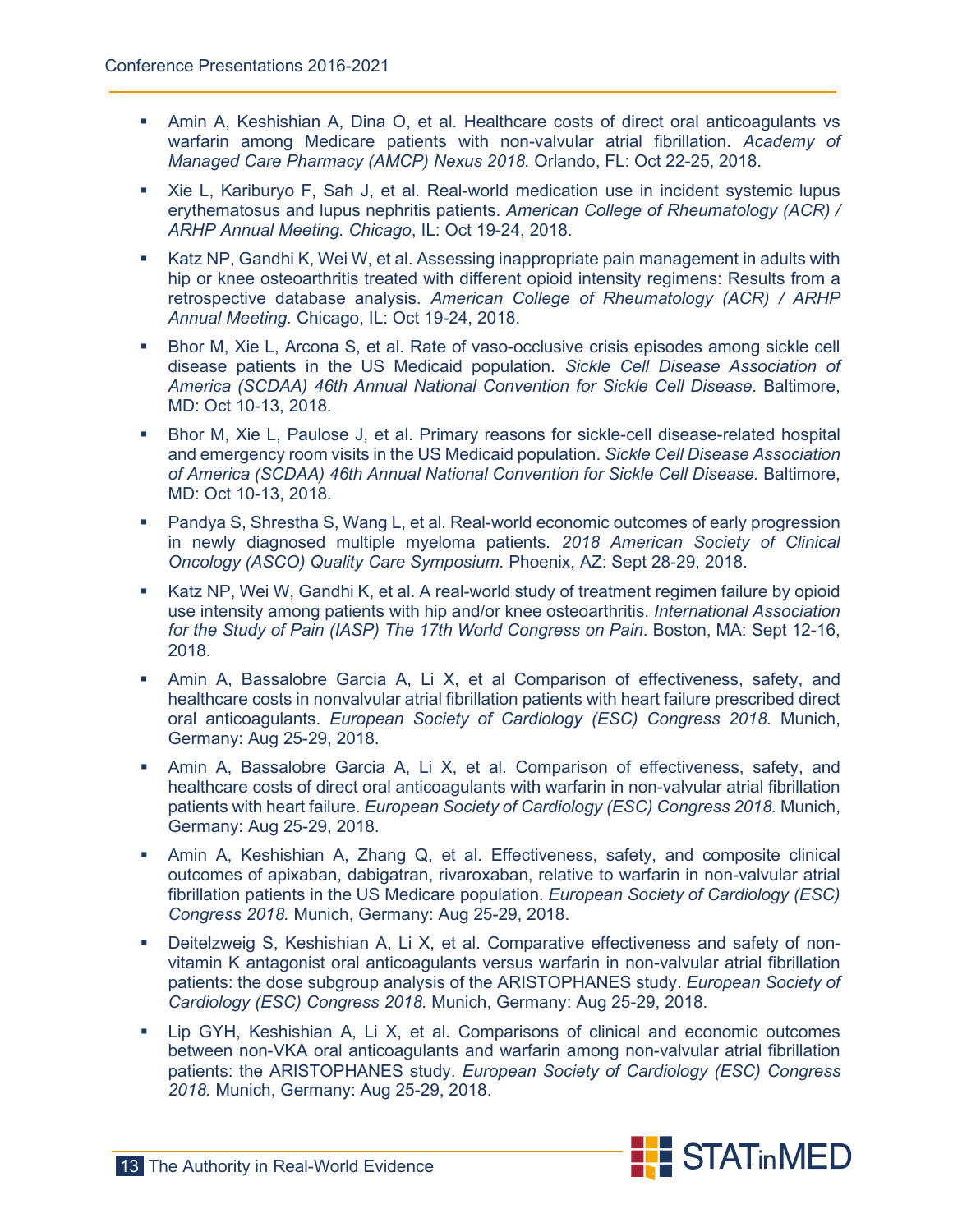- Amin A, Keshishian A, Zhang Q, et al. Effectiveness, safety, and composite clinical outcomes between apixaban and other oral anticoagulants for non-valvular atrial fibrillation patients in the US Medicare population. *European Society of Cardiology (ESC) Congress 2018.* Munich, Germany: Aug 25-29, 2018.
- Deitelzweig S, Keshishian A, Li X, et al. Comparisons of clinical and economic outcomes between non-VKA oral anticoagulants among non-valvular atrial fibrillation patients: the ARISTOPHANES study. *European Society of Cardiology (ESC) Congress 2018*. Munich, Germany: Aug 25-29, 2018.
- Lip GYH, Keshishian A, Li X, et al. Comparative effectiveness and safety between non-VKA oral anticoagulants in non-valvular atrial fibrillation patients: a dose subgroup analysis of the ARISTOPHANES study. *European Society of Cardiology (ESC) Congress 2018.* Munich, Germany: Aug 25-29, 2018.
- Lopes RD, Steffel J, Di Fusco M, et al. Standard and reduced doses of direct oral anticoagulants versus warfarin in elderly patients with non-valvular atrial fibrillation and concomitant coronary artery disease or peripheral artery disease. *European Society of Cardiology (ESC) Congress 2018.* Munich, Germany: Aug 25-29, 2018.
- Lopes RD, Steffel J, Di Fusco M, et al. Effectiveness and safety of direct oral anticoagulants versus warfarin in elderly patients with non-valvular atrial fibrillation according to coronary artery disease and/or peripheral artery disease. *European Society of Cardiology (ESC) Congress 2018*. Munich, Germany: Aug 25-29, 2018.
- Cohen J, Beaubrun A, Bashyal R, et al. Real-world persistence for newly prescribed HIV-1 treatment: Single versus multiple tablet regimen comparison. *34th International Conference on Pharmacoepidemiology & Therapeutic Risk Management (ICPE).* Prague, Czech Republic: Aug 22-26, 2018.
- Coleman CI, Herman WH, Pandya S, et al. Body weight outcomes with canagliflozin 300 mg vs glucagon-like peptide-1 receptor agonists in a real-world setting*. American Diabetes Association (ADA) 78th Scientific Sessions*. Orlando, FL: Jun 22-26, 2018.
- Rubin DT, Long MD, Keshishian A, et al. The impact of intestinal complications on healthcare costs among inflammatory bowel disease patients with anti-TNF therapies. *Digestive Disease Week (DDW).* Washington, DC: Jun 2-5, 2018.
- Obando C, Xie L, Vaidya N, Sah J. Evaluate the treatment patterns and healthcare utilizations for biologic therapies for Crohn's disease. *Digestive Disease Week (DDW).* Washington, DC: Jun 2-5, 2018.
- Pandya S, Clancy Z, Shrestha S, et al. Economic burden of early progression in newlydiagnosed multiple myeloma patients. *2018 American Society of Clinical Oncology (ASCO) Annual Meeting.* Chicago, IL: Jun 1-5, 2018.
- Bhor M, Wang Y, Xie L, et al. Poor medication adherence and high rates of treatment discontinuation among SCD patients treated with hydroxyurea. *International Society of Pharmacoeconomics and Outcomes Research (ISPOR) 23rd International Meeting.*  Baltimore, MD: May 19-23, 2018.
- Xie L, Wang Y, Qiang W, et al. Health care utilization and economic burden of patients with inflammatory bowel disease in the US Department of Defense population. *International Society of Pharmacoeconomics and Outcomes Research (ISPOR) 23rd International Meeting*. Baltimore, MD: May 19-23, 2018.

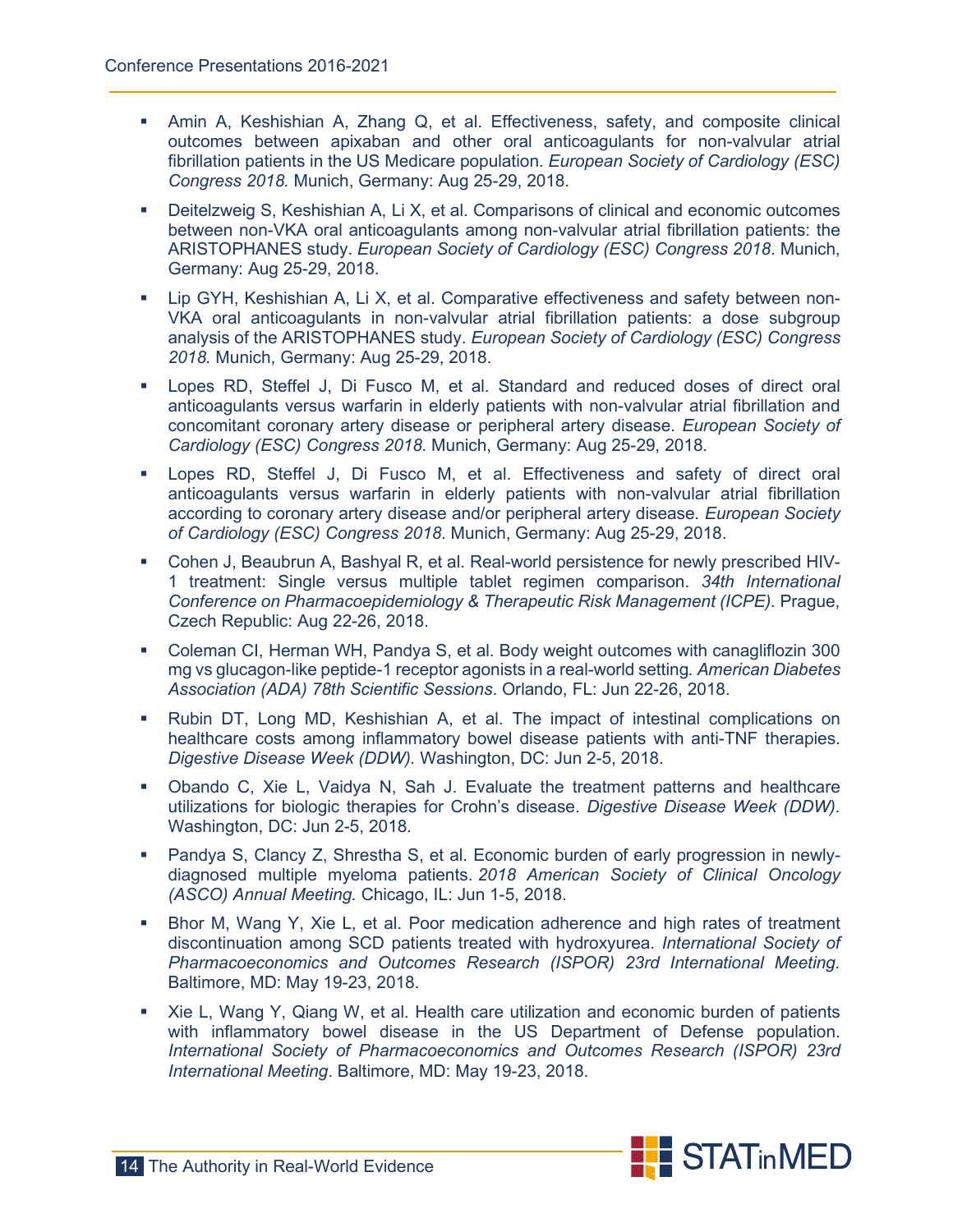- Gupta A, Lin C, Wang L, et al. Assessing the economic burden and 30-day readmission rates among patients with chronic obstructive pulmonary disease in the US Veterans Health Administration population. *International Society of Pharmacoeconomics and Outcomes Research (ISPOR) 23rd International Meeting.* Baltimore, MD: May 19-23, 2018.
- Bhor M, Wang Y, Xie L, et al. Relationship between pain crisis and life-threatening complications in sickle cell disease: A retrospective claims based study. *International Society of Pharmacoeconomics and Outcomes Research (ISPOR) 23rd International Meeting.* Baltimore, MD: May 19-23, 2018.
- Parasuraman S, Yu J, Paranagama D, et al. Hematocrit levels and thrombotic events (TEs) among US veterans with polycythemia vera. *European School of Haematology (ESH) International Conference on Myeloproliferative Neoplasm*. Saggart, Ireland: May 15-17, 2018.
- Bhor M, Wang Y, Xie L, et al. Clinical burden and management of sickle cell disease among pediatric patients. *The 2018 American Society of Pediatric Hematology/Oncology (ASPHO) Conference.* Pittsburgh, PA: May 2-5, 2018.
- **Huang A, Wei W, Gandhi K, et al. Opioid use intensity and its association with opioid** overdose risk and abuse and hospitalization among patients with hip/knee osteoarthritis: A retrospective analysis of real-world data. *American Academy of Pain Medicine's (AAPM) 34th Annual Meeting.* Vancouver, Canada: April 26-29, 2018.
- Borra S, Lin C, Wang L, Baser O. Assessing the economic burden and 30-day readmission rates among patients with breast cancer in the US Veterans Health Administration population. *Academy of Managed Care Pharmacy (AMCP) Annual Meeting 2018.* Boston, MA: April 23-26, 2018.
- O'Neal W, Mendes S, Baser O, et al. Adherence and outpatient resource use with extended-release oxcarbazepine (Oxtellar XR®) vs immediate-release oxcarbazepine: Analysis of pooled data from four national claims databases. *Academy of Managed Care Pharmacy (AMCP) Annual Meeting 2018.* Boston, MA: April 23-26, 2018.
- Xie L, Baser O, Wang Y, et al. Health care utilization and economic burden on patients diagnosed with epilepsy in the US Department of Defense population. *Academy of Managed Care Pharmacy (AMCP) Annual Meeting 2018*. Apr 23-26, 2018: Boston, MA.
- Fishman J, Shrestha S, Wang L, et al. Impact of Medicaid antiepileptic drug formulary restrictions on health outcomes and costs. *2018 American Academy of Neurology (AAN) Annual Meeting.* Los Angeles, CA: Apr 21-27, 2018.
- Deitelzweig S, Keshishian A, Li X, et al. Comparison of effectiveness, safety, and the net clinical outcome between different direct oral anticoagulants in 162,707 non-valvular atrial fibrillation patients treated in US clinical practice*. American College of Cardiology (ACC) 67th Annual Scientific Session & Expo.* Orlando, FL: Mar 10-12, 2018.
- Pandya S, Wang L, Baser O, et al. The burden of hypoxic respiratory failure in preemies and neonates in the United States: 2011-2015. *Hot Topics in Neonatology.* Washington, DC: Dec 11-13, 2017.
- Huntington S, Keshishian A, Xie L, et al. Real-world patterns of care for patients with follicular lymphoma treated with lenalidomide and rituximab (R2) in the US Medicare population. *American Society of Hematology (ASH) Annual Meeting.* Atlanta, GA: Dec 9- 12, 2017.

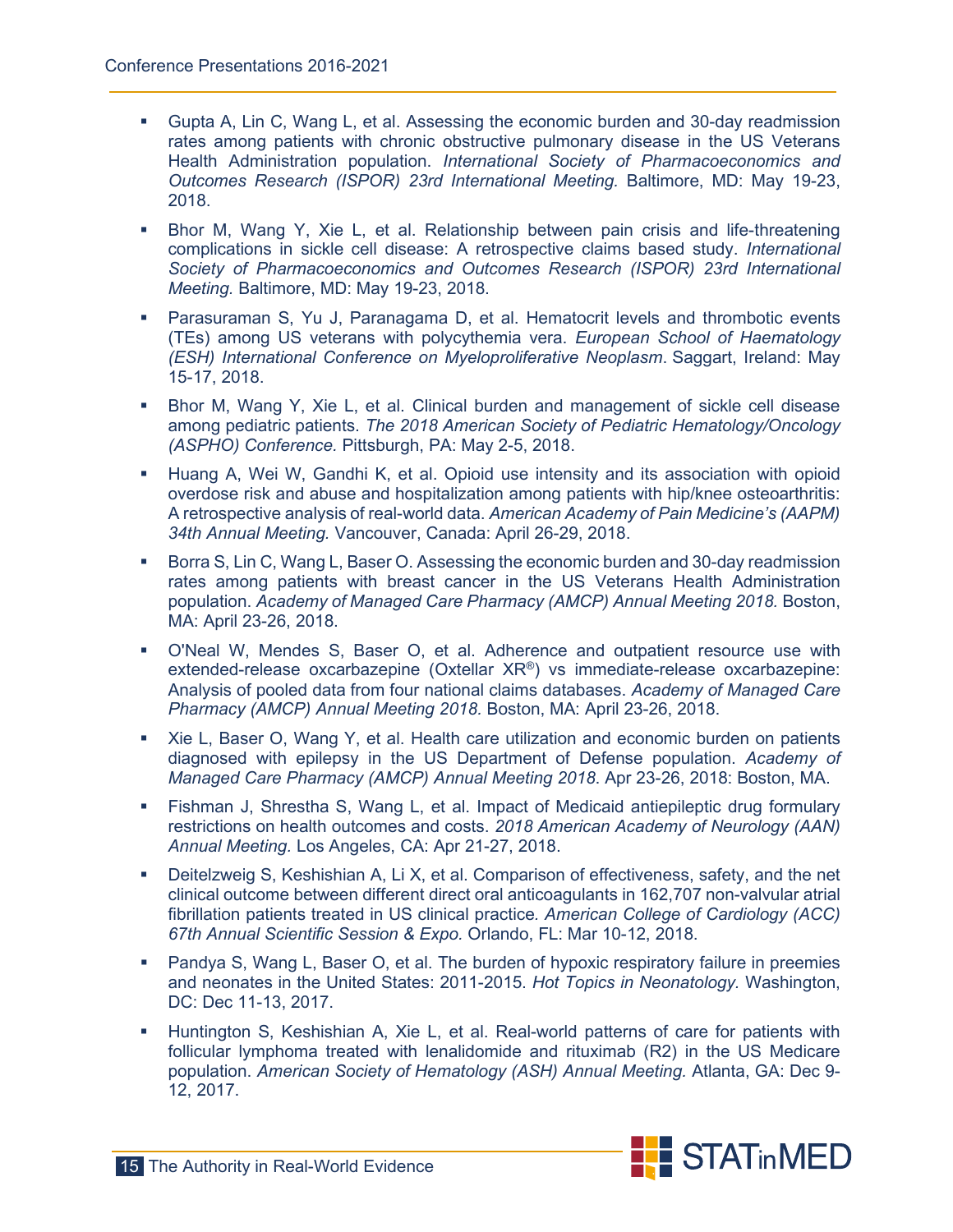- Gupta K, Mardekian J, Shank T, et al. Comparisons of all-cause, stroke- and major bleeding-related medical costs among non-valvular atrial fibrillation patients who initiated oral anticoagulation therapies in the US Department of Defense Military Health System. *American Heart Association (AHA) Scientific Sessions 2017.* Anaheim, CA: Nov 11-15, 2017.
- Amin A, Keshishian A, Trocio J, et al. Risk of stroke and major bleeding for dabigatran, rivaroxaban, and warfarin compared to apixaban among non-valvular atrial fibrillation patients in the United States Medicare population*. American Heart Association (AHA) Scientific Sessions 2017.* Anaheim, CA: Nov 11-15, 2017.
- Lip GYH, Keshishian A, Li X, et al. Effectiveness and safety of apixaban compared to other anticoagulants among non-valvular atrial fibrillation patients with coronary artery disease or peripheral arterial disease: A propensity score matched analysis of four large databases*. American Heart Association (AHA) Scientific Sessions 2017.* Anaheim, CA: Nov 11-15, 2017.
- Deitelzweig S, Keshishian A, Li X, et al. Effectiveness and safety of apixaban, dabigatran, and rivaroxaban among non-valvular atrial fibrillation patients: A propensity score matched analysis of four large databases. *American Heart Association (AHA) Scientific Sessions 2017.* Anaheim, CA: Nov 11-15, 2017.
- Lopes RD, Di Fusco M, Keshishian A, et al. Effectiveness and safety of apixaban versus other oral anticoagulants in older adults with non-valvular atrial fibrillation and concomitant coronary artery disease or peripheral arterial disease. *American Heart Association (AHA) Scientific Sessions 2017.* Anaheim, CA: Nov 11-15, 2017.
- Xie L, Zhou FL, Pan C, et al. Impact of treatment persistence on glycated haemoglobin A1c (HbA1c) trends among patients with type 2 diabetes newly initiated on basal insulin. *53rd European Association for the Study of Diabetes Annual Meeting.* Lisbon, Portugal: Sept 11-15, 2017.
- Xie L, Zhou L, Kariburyo F, et al. Clinical outcomes of patients with type 2 diabetes who switched to insulin glargine 300 U/ml from insulin glargine 100 U/ml in real world US treatment settings. *Association of British Clinical Diabetologists (ABCD) Autumn Meeting*. London, United Kingdom: Nov 10, 2017.
- Zhang Q, Kariburyo MF, Xu J, et al. Examining health care utilization and costs among atherosclerosis patients in the US Veteran Health Administration population. *ISPOR 20th Annual European Congress.* Glasgow, Scotland: Nov 4-8, 2017.
- Vaidya N, Wang Y, Xie L, Baser O. Evaluating the economic burden and health care utilization of bacterial pneumonia in the US Department of Defense population. *ISPOR 20th Annual European Congress.* Glasgow, Scotland: Nov 4-8, 2017.
- Wang L, Lewis-Black C, Fritschel E, Baser E. Comparison of various meta-analysis techniques. *ISPOR 20th Annual European Congress*. Glasgow, Scotland: Nov 4-8, 2017.
- Ogbomo A, Lin Y, Keshishian A, et al. A comparative analysis of the health care utilization and costs of patients diagnosed with and without liver cancer in the US Medicare population. *ISPOR 20th Annual European Congress*. Glasgow, Scotland: Nov 4-8, 2017.
- Yazici Y, Simsek I, Xie L, et al. A real-world analysis of treatment patterns in a Turkish rheumatology population with continuous infliximab therapy or switched to biosimilar infliximab*. American College of Rheumatology (ACR) 2017 Annual Meeting*. San Diego, CA: Nov 3-8, 2017.

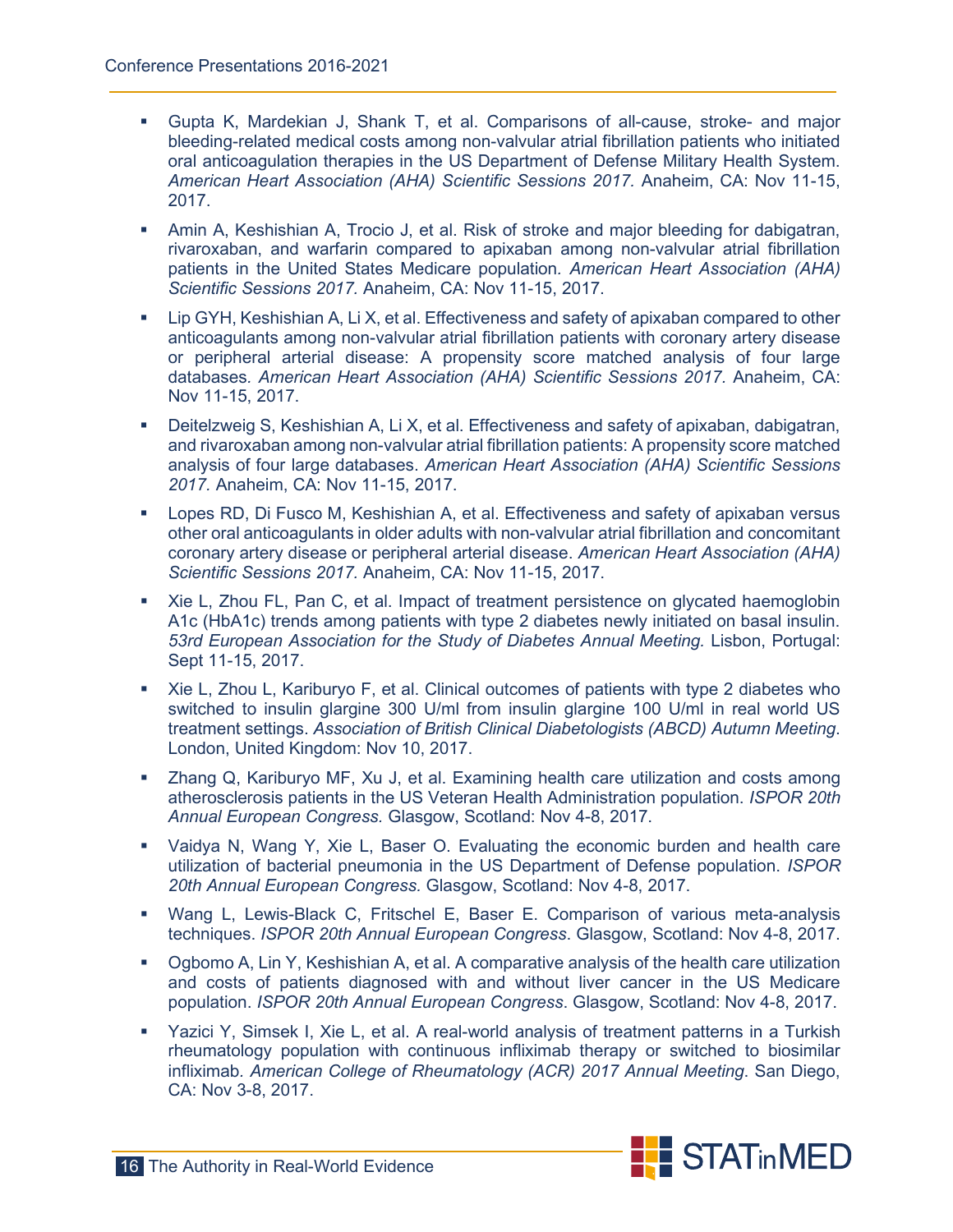- Nazareth T, Kariburyo F, Kirkemo A, et al. Membranous nephropathy: A real-world clinical and economic analysis. *American Society of Nephrology (ASN) Kidney Week 2017.* New Orleans, LA: Oct 31 - Nov 5, 2017.
- Nazareth T, Kariburyo F, Kirkemo A, et al. Focal segmental glomerulosclerosis: A claims analysis of clinical and economic outcomes. *American Society of Nephrology (ASN) Kidney Week 2017*. New Orleans, LA: Oct 31 - Nov 5, 2017.
- Ariely R, Chipps BE, Stoyanov S, et al. Budgetary impact model on a Medicare plan adopting short-acting beta-agonist inhalers with integrated dose counters. *2017 Annual Scientific Meeting of the American College of Allergy, Asthma & Immunology.* Boston, MA: Oct 26-30, 2017.
- Mutlu E, Ogbomo A, Goyal K, Ellis L. Real-world utilization of biosimilar and originator infliximab in a cohort of patients with inflammatory bowel disease in Turkey. *Academy of Managed Care Pharmacy (AMCP) Nexus 2017.* Dallas, TX: October 16-19, 2017.
- Ellis L, Simsek I, Xie L, et al. Analysis of real-world treatment patterns in a matched sample of rheumatology patients with continuous infliximab therapy or switched to biosimilar infliximab. *Academy of Managed Care Pharmacy (AMCP) Nexus 2017.* Dallas, TX: October 16-19, 2017.
- Zhou FL, Xie L, Wang Y, et al. Lower hypoglycemia risk and better persistence in adults with type 2 diabetes after switch to insulin glargine 300 U/mL vs other basal insulins in real-world clinical settings. *Academy of Managed Care Pharmacy (AMCP) Nexus 2017*. Dallas, TX: Oct 16-19, 2017.
- Hall E II, Wells W, Teynor M, et al. Healthcare resource utilization and costs of spinal muscular atrophy care in the US Medicaid population. *Academy of Managed Care Pharmacy (AMCP) Nexus 2017.* Dallas, TX: Oct 16-19, 2017.
- Kerwin EM, Stoyanov S, Wang L, et al. The budget impact on the adoption of short-acting beta-agonist inhalers with integrated dose counters in managed care. *Academy of Managed Care Pharmacy (AMCP) Nexus 2017*. Dallas, TX: Oct 16-19, 2017.
- Shah A, Xie L, Kariburyo F, et al. Real-world comparison of treatment patterns, health care resource utilization and costs in schizophrenia patients treated with long-acting injectable vs oral. *Academy of Managed Care Pharmacy (AMCP) Nexus 2017.* Dallas, TX: Oct 16-19, 2017.
- Zhao Q, Wang L, Kurlansky PA, et al. Impact of coronary artery disease on clinical outcomes among patients with newly-diagnosed heart failure with systolic dysfunction: Is it changing over time*? Heart Failure Society of America (HFSA) 21st Annual Scientific Meeting.* Dallas, TX: Sept 16-19, 2017.
- Huang A, Amos T, Joshi K, et al. Burden of schizophrenia in recently diagnosed adult patients: A commercial payer perspective. *US Psych Congress 2017*. New Orleans, LA: Sept 16-19, 2017.
- **Benson C, Huang A, Wang L, et al. Clinical and economic burden of major depressive** disorder among US veterans. *US Psych Congress 2017.* New Orleans, LA: Sept 16-19, 2017.
- Shah A, Xie L, Kariburyo F, et al. Treatment patterns, healthcare resource utilization and costs in schizophrenia patients treated with long-acting injectable vs oral antipsychotics: A real-world study. *US Psych Congress 2017.* New Orleans, LA: Sept 16-19, 2017.

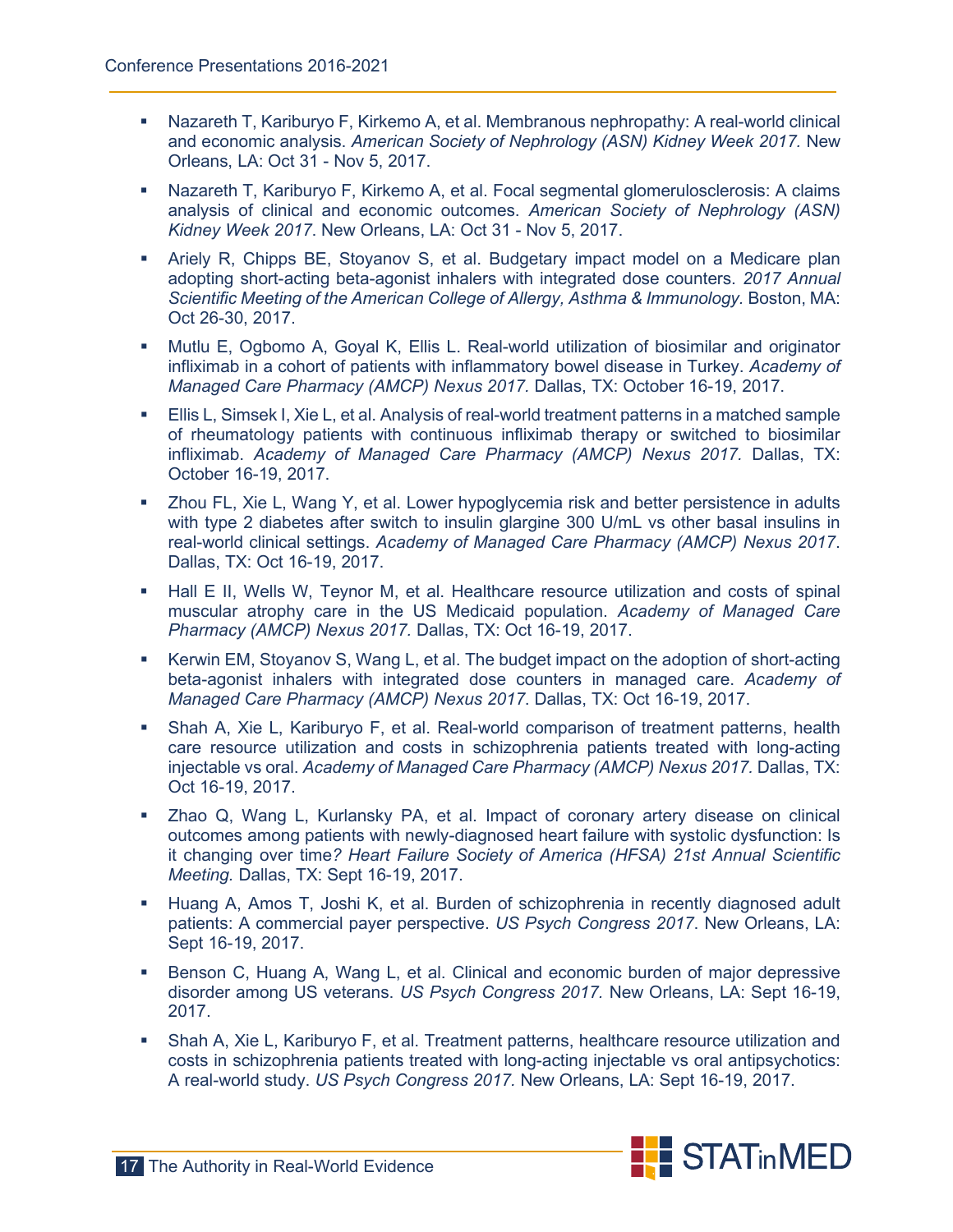- **Duncan M, Wang Y, Xie L, et al. Prevalence and treatment patterns of opioid use disorder** in two commercial populations. *US Psych Congress 2017*. New Orleans, LA: Sept 16-19, 2017.
- Zhang Q, Xie L, Baser O, McGuire M. Evaluating treatment patterns of relapsed acute myeloid leukemia among the elderly in the United States. *Society of Hematologic Oncology (SOHO) Annual Meeting.* Houston, TX: September 13-16, 2017.
- Taylor K, Araujo AB, Wang L, et al. Effectiveness of a private, orthopedic practice-based osteoporosis management program for prevention of recurrent fractures. *American Society for Bone and Mineral Research (ASBMR) 2017 Annual Meeting.* Denver, CO: Sept 8-11, 2017.
- Pandya S, Cao Y, Wang L, Baser O. Assessing the economic burden and 30-day readmission rates among patients with heart failure in the US Veterans Health Administration population. *International Society for Pharmacoepidemiology (ISPE) 33rd International Conference on Pharmacoepidemiology*. Montreal, Canada: Aug 26-30, 2017.
- **Li X, Lip GYH, Keshishian A, et al. Effectiveness and safety of standard and lower dose** apixaban compared to warfarin in non-valvular atrial fibrillation patients: a propensity score matched analysis. *European Society of Cardiology (ESC) Congress 2017*. Barcelona, Spain: Aug 26-30, 2017.
- **E.** Li X, Deitelzweig S, Keshishian A, et al. Effectiveness and safety of apixaban versus warfarin among high-risk subgroups of non-valvular atrial fibrillation patients: a propensity score matched analysis. *European Society of Cardiology (ESC) Congress 2017.* Barcelona, Spain: Aug 26-30, 2017.
- Lip GYH, Keshishian A, Li X, et al. Predictors of warfarin discontinuation or switching among non-valvular atrial fibrillation patients*. European Society of Cardiology (ESC) Congress 2017.* Barcelona, Spain: Aug 26-30, 2017.
- Amin A, Keshishian A, Trocio J, et al. Risk of major bleeding among non-valvular atrial fibrillation patients prescribed apixaban, dabigatran, rivaroxaban, or warfarin in the US Medicare population. *European Society of Cardiology (ESC) Congress 2017.* Barcelona, Spain: Aug 26-30, 2017.
- Peacock WF, Coleman C, Wells P, et al. Clinical and economic outcomes in low-risk pulmonary embolism patients treated with rivaroxaban vs standard of care. *European Society of Cardiology (ESC) Congress 2017.* Barcelona, Spain: Aug 26-30, 2017.
- Zhao Q, Wang L, Kurlansky PA, et al. Short and intermediate term all-cause mortality among newly-diagnosed heart failure patients in the US Medicare population. *European Society of Cardiology (ESC) Congress 2017.* Barcelona, Spain: Aug 26-30, 2017.
- Vaidya N, Xie L, Wang Y, et al. Evaluating the economic burden and health care utilization of migraine in the US Department of Defense population. *International Society for Pharmacoepidemiology (ISPE) 33rd International Conference on Pharmacoepidemiology*. Montreal, Canada: Aug 26-30, 2017.
- Ogbomo A, Keshishian A, Xie L, et al. A descriptive analysis of the health care utilization and costs of patients diagnosed with multiple myeloma in the US Medicare population. *International Society for Pharmacoepidemiology (ISPE) 33rd International Conference on Pharmacoepidemiology*. Montreal, Canada: Aug 26-30, 2017.

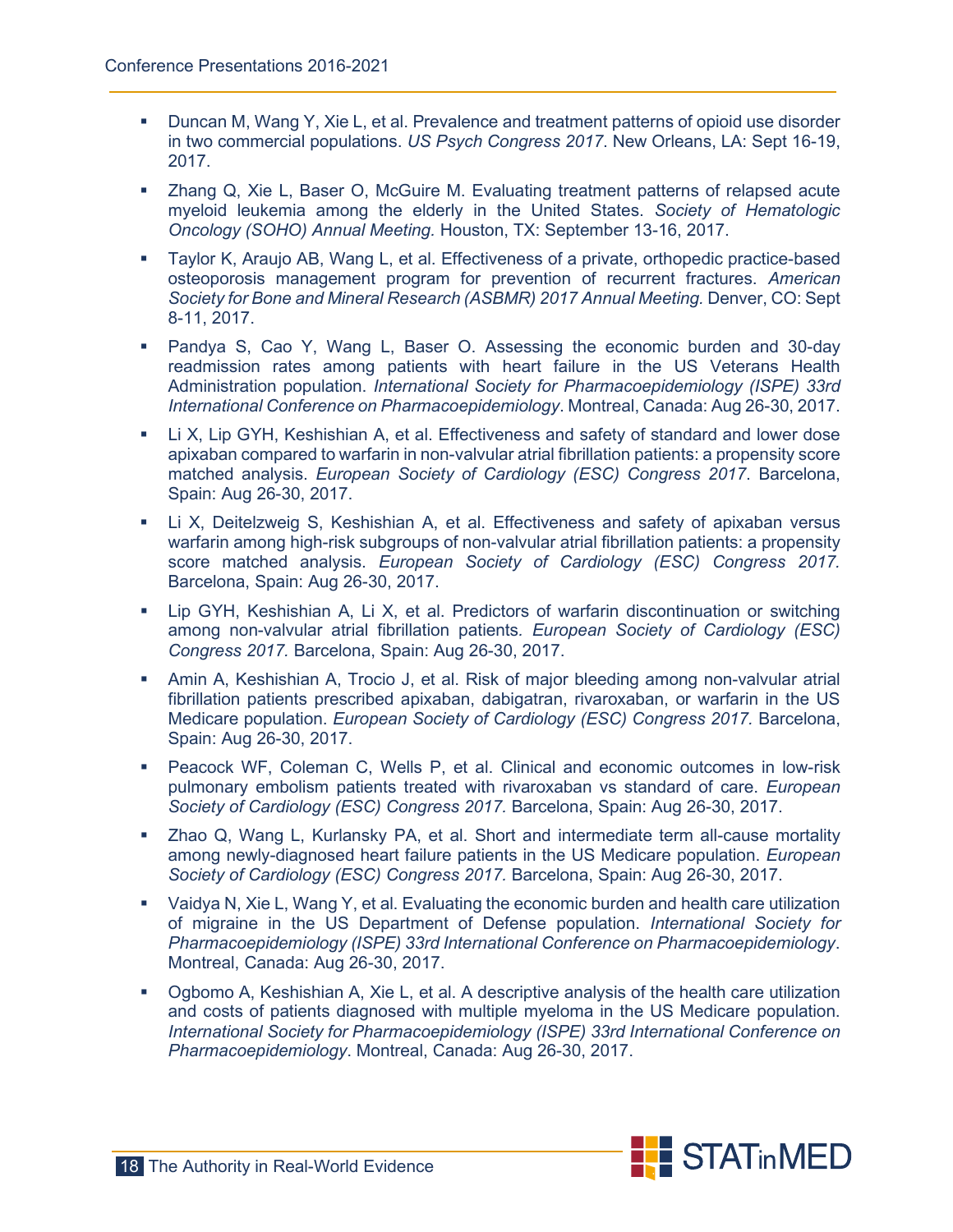- Zhang Q, Xie L, Keshishian A, et al. Examining the health care utilization and costs among elderly patients with chronic obstructive pulmonary disease in the United States. *International Society for Pharmacoepidemiology (ISPE) 33rd International Conference on Pharmacoepidemiology*. Montreal, Canada: Aug 26-30, 2017.
- Wells P, Peacock WF, Fermann GJ, et al. The value of sPESI for risk stratification in patients with pulmonary embolism. *International Society on Thrombosis and Hemostasis (ISTH) 2017.* Berlin, Germany: Jul 8-13, 2017.
- Phillips K, Juday T, Zhang Q, Keshishian A. Economic outcomes, treatment patterns, and adverse events and reactions for patients prescribed Infliximab or CT-P13 in the Turkish population. *European League Against Rheumatism (EULAR) Annual European Congress of Rheumatology.* Madrid, Spain: Jun 14-17, 2017.
- Kuritzkes BA, Pappou EP, Guo X, et al. Visceral fat area, not body mass index, predicts postoperative 30-day morbidity in patients undergoing colon resection for cancer. *American Society of Colon and Rectal Surgeons (ASCRS) 2017 Annual Scientific and Tripartite Meeting*. Seattle, WA: Jun 10-14, 2017.
- Zhou F, Xie L, Pan C, et al. Impact of treatment persistence on A1C trends among patients with T2D newly initiated on basal insulin. *American Diabetes Association (ADA) 77th Scientific Sessions.* San Diego, California: Jun 9-13, 2017.
- Vaidya N, Tan H, Xie L, Wang Y, Baser O. Evaluating the economic burden and health care utilization of rheumatoid arthritis patients in the US Department of Defense population. *International Society of Pharmacoeconomics and Outcomes Research (ISPOR) 22nd Annual International Meeting*. Boston, MA: May 20-24, 2017.
- **Borra S, Cao Y, Wang L, Baser O. Assessing the economic burden and 30-day** readmission rates among patients with urinary tract infection in the US Veterans Health Administration population. *International Society of Pharmacoeconomics and Outcomes Research (ISPOR) 22nd Annual International Meeting*. Boston, MA: May 20-24, 2017.
- **Borra S, Cao Y, Wang L, Baser O. Assessing the economic burden and 30-day** readmission rates among patients with pneumonia in the US Veterans Health Administration population. *International Society of Pharmacoeconomics and Outcomes Research (ISPOR) 22nd Annual International Meeting*. Boston, MA: May 20-24, 2017.
- **Borra S, Cao Y, Wang L, Baser O. Assessing the economic burden and 30-day** readmission rates among patients with clostridium difficile infection in the US Veterans Health Administration population. *International Society of Pharmacoeconomics and Outcomes Research (ISPOR) 22nd Annual International Meeting*. Boston, MA: May 20- 24, 2017.
- Xie L, Zhang Q, Baser O, McGuire M. Examining the health care resource use and economic costs associated with acute myeloid leukemia among Medicare patients. *International Society of Pharmacoeconomics and Outcomes Research (ISPOR) 22nd Annual International Meeting*. Boston, MA: May 20-24, 2017.
- Ogbomo A, Lin Y, Wang Y, et al. A descriptive analysis of the health care utilization and costs of patients diagnosed with lymphoma in the US Medicare population. *International Society of Pharmacoeconomics and Outcomes Research (ISPOR) 22nd Annual International Meeting*. Boston, MA: May 20-24, 2017.

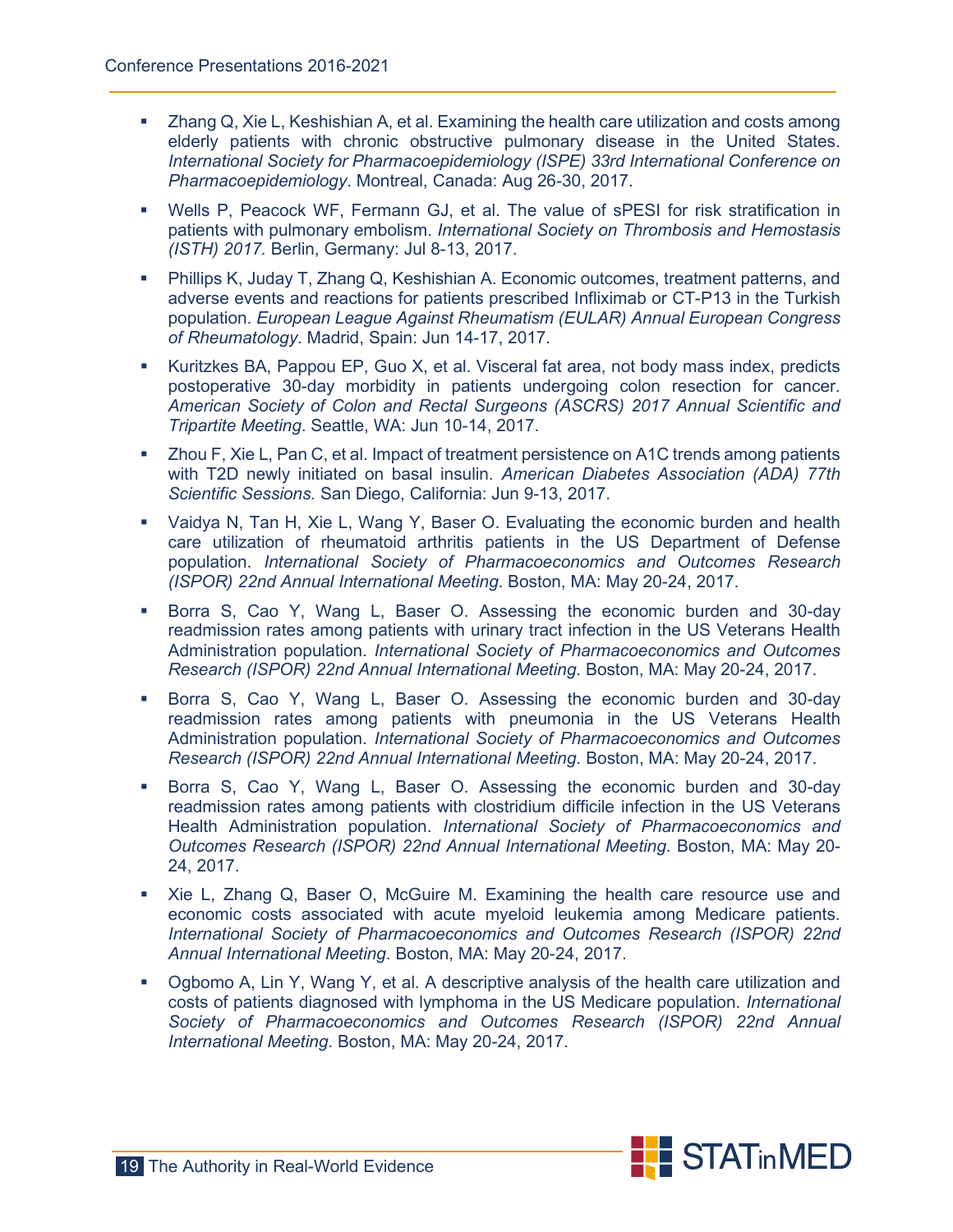- Xie L, Vaidya N, Wang Y, et al. Evaluating the economic burden and health care utilization of prostate cancer patients in the US Department of Defense population. *International Society of Pharmacoeconomics and Outcomes Research (ISPOR) 22nd Annual International Meeting.* Boston, MA: May 20-24, 2017.
- Lin Y, Ogbomo A, Wang Y, et al. A descriptive analysis of the health care utilization and costs of patients diagnosed with myelodysplastic syndrome in the US Medicare population. *International Society of Pharmacoeconomics and Outcomes Research (ISPOR) 22nd Annual International Meeting.* Boston, MA: May 20-24, 2017.
- Du J, Xie L, Keshishian A, et al. Assessing the hospital readmission and mortality rates among elderly patients with chronic obstructive pulmonary disease. *International Society of Pharmacoeconomics and Outcomes Research (ISPOR) 22nd Annual International Meeting.* Boston, MA: May 20-24, 2017.
- **Borra S, Cao Y, Wang L, Baser O. Assessing the economic burden and 30-day** readmission rates among patients with urinary tract infection in the US Veterans Health Administration population. *International Society for Pharmacoeconomics and Outcomes Research (ISPOR) 22nd Annual International Meeting*. Boston MA: May 20-24, 2017.
- Ganapathy V, Xie L, Keshishian A, et al. Continuing care with nebulized bronchodilators after hospital discharge and impact on readmissions: Analysis of Medicare COPD beneficiaries receiving arformoterol vs nebulized short-acting agents. *American Thoracic Society (ATS) International Conference 2017*. Washington, DC: May 19-24, 2017.
- Black CM, Fillit H, Xie L, et al. Rates of institutionalization among newly-diagnosed Alzheimer's disease patients. *American Academy of Neurology (AAN) 69th Annual Meeting*. Boston, MA: April 22-28, 2017.
- **Black CM, Fillit H, Xie L, et al. Cognition and activity impairment of newly diagnosed** Alzheimer's disease patients in the Medicare Minimum Data Set. *American Academy of Neurology (AAN) 69th Annual Meeting.* Boston, MA: Apr 22-28, 2017.
- Wang L, Baser O, Wells P, et al. Predictors of hospital length of stay among patients with low-risk pulmonary embolism. *Society of General Internal Medicine (SGIM) 2017 Annual Meeting.* Washington, DC: Apr 19-22, 2017.
- Nazareth T, Kariburyo F, Pirani A, et al. Patients with nephrotic syndrome receiving repository corticotrophin injection or rituximab: Real-world evidence from a US claims analysis. *National Kidney Foundation (NKF) 2017 Spring Clinical Meetings*. Orlando, FL: Apr 18-22, 2017.
- Xie L, Parikh K, Abouzaid S, et al. Real-world treatment outcomes and costs among newlydiagnosed multiple myeloma patients treated with bortezomib and dexamethasone in combination with cyclophosphamide or lenalidomide. *13th Hematology/Oncology Pharmacy Association (HOPA) Annual Conference.* Anaheim, CA: Mar 29 - Apr 1, 2017.
- Black CM, Fillit H, Xie L, et al. Rates of institutionalization among newly diagnosed Alzheimer's disease patients. *13th International Conference on Alzheimer's & Parkinson's Diseases.* Vienna, Austria: Mar 29 - Apr 2, 2017.
- Black CM, Fillit H, Xie L, et al. Cognition and activity impairment of newly diagnosed Alzheimer's disease patients in the Medicare Minimum Data Set. *13th International Conference on Alzheimer's & Parkinson's Diseases.* Vienna, Austria: Mar 29 - Apr 2, 2017.

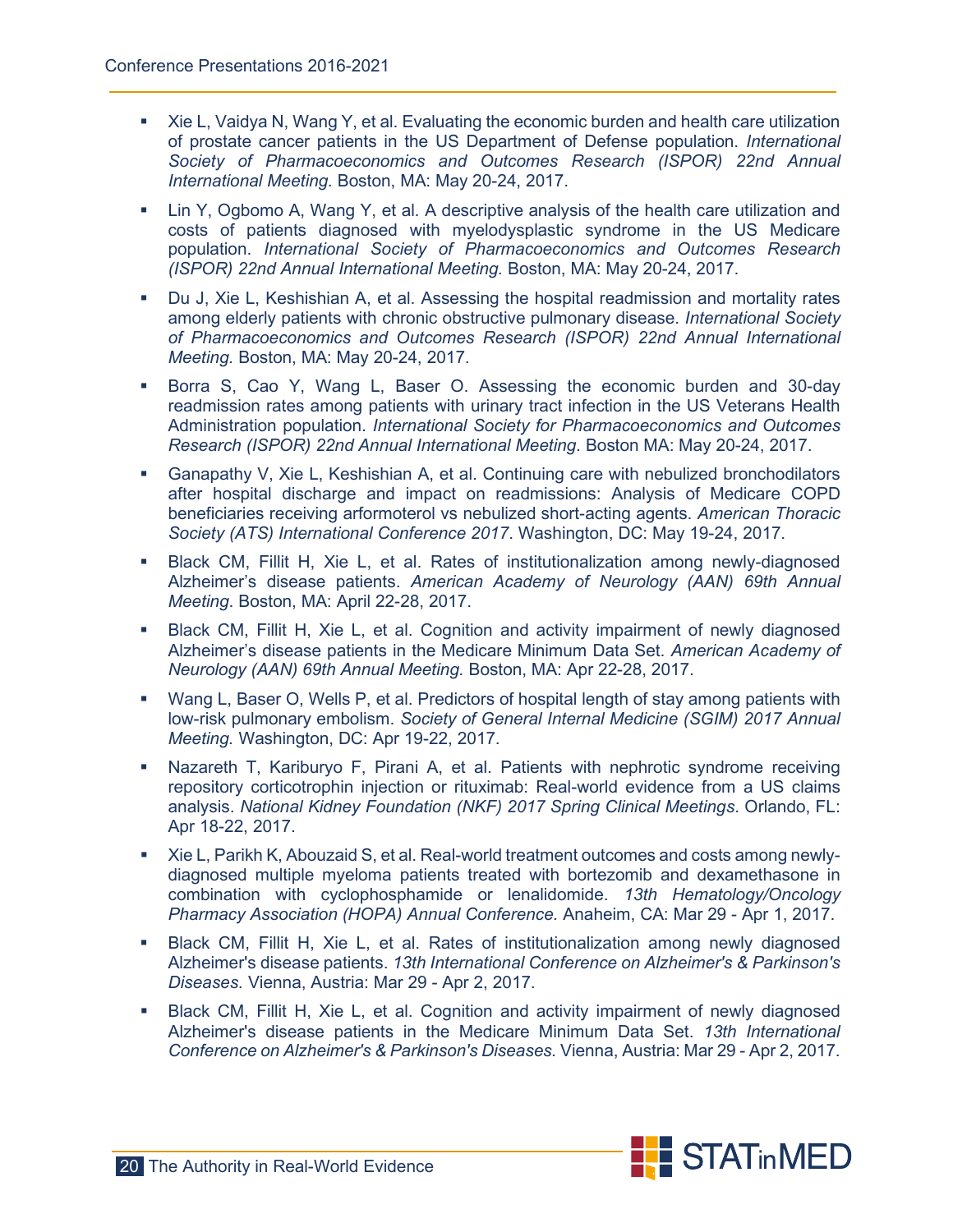- Lee S, Xie L, Wang Y, Baser O. Evaluating the impact of treatment persistence on the economic burden of moderate-to-severe psoriasis and/or psoriatic arthritis patients in the US Department of Defense population*. Academy of Managed Care Pharmacy (AMCP) Managed Care Specialty Pharmacy Annual Meeting 2017*. Denver, CO: Mar 27-30, 2017.
- Ye F, Zhou FL, Xie L, et al. Clinical outcomes of patients with type 2 diabetes who switched to insulin glargine 300 U/mL from insulin glargine 100 U/mL in real-world US treatment settings. *Academy of Managed Care Pharmacy (AMCP) Managed Care Specialty Pharmacy Annual Meeting 2017*. Denver, CO: Mar 27-30, 2017.
- Ganapathy V, Xie L, Wang Y, et al. Prescription fill patterns after reaching the Medicare Part D coverage gap among chronic obstructive pulmonary disease patients on maintenance bronchodilators. *Academy of Managed Care Pharmacy (AMCP) Annual Meeting 2017*. Denver, CO: Mar 27-30, 2017.
- Chipps B, Ferro T, Wang L, et al. Healthcare costs in asthma and/or chronic obstructive pulmonary disease patients using albuterol inhalation aerosol with and without an integrated dose counter. *Academy of Managed Care Pharmacy (AMCP) Annual Meeting 2017.* Denver, CO: Mar 27-30, 2017.
- Pandya S, Abouzaid S, Xie L, et al. Real-world health care costs among newly-diagnosed multiple myeloma patients in the United States veteran population (FY 2011-2015). *National Comprehensive Cancer Network (NCCN) 22nd Annual Conference.* Orlando, FL: Mar 23-25, 2017.
- Amin A, Keshishian A, Vo L, et al. Real-world comparison of major bleeding and associated costs among oral anticoagulant-naïve non-valvular atrial fibrillation patients initiating apixaban, dabigatran, rivaroxaban, or warfarin in the US Medicare population. *American College of Cardiology (ACC) 66th Annual Scientific Session & Expo*. Washington, DC: Mar 17-19, 2017.
- Amin A, Keshishian A, Trocio J, et al. Effectiveness and safety of apixaban, dabigatran, and rivaroxaban compared to warfarin among non-valvular atrial fibrillation patients in the US Medicare population*. American College of Cardiology (ACC) 66th Annual Scientific Session & Expo.* Washington, DC: Mar 17-19, 2017.
- Ganapathy V, Xie L, Wang Y, et al. Hospital readmissions among chronic obstructive pulmonary disease patients treated in skilled nursing facilities in the US. *AMDA (Society for Post-acute and Long-term Care Medicine) Annual Conference 2017*. Phoenix, AZ: Mar 16-19, 2017.
- Lee S, Xie L, Wang Y, Baser O. Evaluating the economic burden and incidence of comorbidities among moderate-to-severe PsO and/or PsA patients in the US Department of Defense population. *American Academy of Dermatology (AAD) 2017 Annual Meeting.* Orlando, FL: Mar 3-7, 2017.
- Shrestha S, Baser O, Zhou X, Kwong WJ. Inappropriate dosing of oral anticoagulants among patients with non-valvular atrial fibrillation. *American Heart Association (AHA) International Stroke Conference (ISC) 2017.* Houston, TX: Feb 22-24, 2017.
- Sonpavde G, Huang A, Wang L, et al. First-line chemotherapy (CT) versus anti-androgen therapy for patients with metastatic castration-resistant prostate cancer: Individual patient analysis of the Veterans Health Administration (VHA) dataset. *2017 Genitourinary Cancers Symposium*. Orlando, FL: Feb 16-18, 2017.

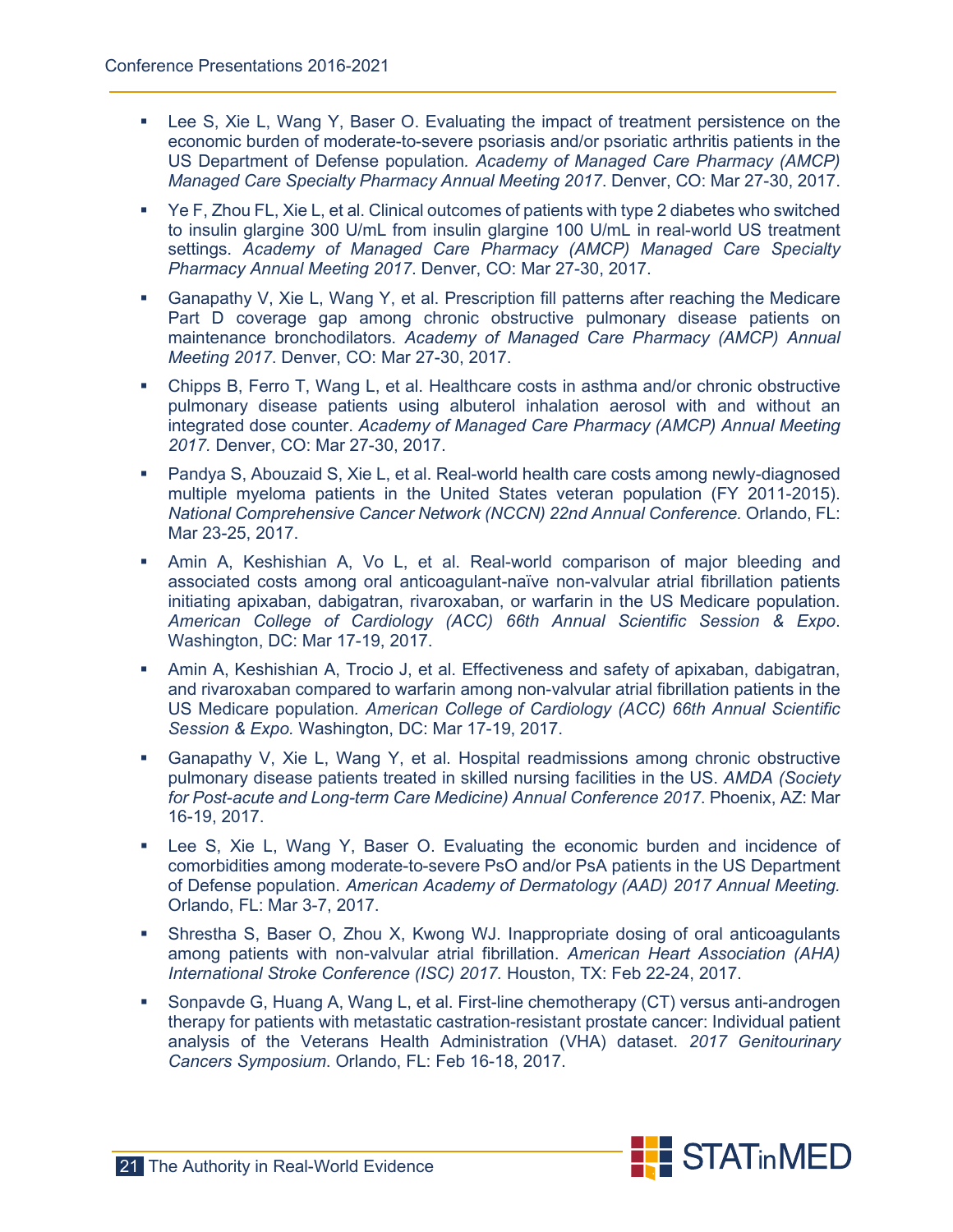- Ganapathy V, Xie L, Wang Y, et al. Time to reach coverage gap and catastrophic coverage: A Medicare Part D claims analysis among beneficiaries with chronic obstructive pulmonary disease. *American Society of Health-System Pharmacists (ASHP) 2016 Midyear Clinical Meeting*. Las Vegas, NV: Dec 4-8, 2016.
- Peacock F, Baser O, Kohn C, et al. External validation of a clinical and claims-based approach for predicting 90-day post-pulmonary embolism outcomes among US veterans. *American Society of Hematology (ASH) 58th Annual Meeting & Exposition*. San Diego, CA: Dec 3-6, 2016.
- Huntington S, Keshishian A, Xie L, et al. Evaluating the economic burden and health care utilization following first-line therapy for diffuse large B-cell lymphoma patients in the US Medicare population. *American Society of Hematology (ASH) 58th Annual Meeting & Exposition.* San Diego, CA: Dec 3-6, 2016.
- Parikh K, Pandya S, Abouzaid S, et al. Real world treatment outcomes and cost among newly-diagnosed multiple myeloma patients treated with bortezomib and dexamethasone in combination with cyclophosphamide or lenalidomide. *American Society of Hematology (ASH) 58th Annual Meeting & Exposition.* San Diego, CA: Dec 3-6, 2016.
- Copher R, Wang L, Wang J, Cavazos J. Racial differences in the incidence and prevalence of epilepsy in United States veteran population. *American Epilepsy Society (AES) Annual Meeting.* Houston, TX: Dec 2-6, 2016.
- Wang L, Baser O, Wells P, et al. Effectiveness of rivaroxaban among patients diagnosed with pulmonary embolism. *American Heart Association (AHA) Scientific Sessions 2016.* New Orleans, LA: Nov 12-16, 2016.
- Wang L, Baser O, Wells P, et al. Benefit of early discharge among patients with low-risk pulmonary embolism: Focus on net clinical impact. *American Heart Association (AHA) Scientific Sessions 2016*. New Orleans, LA: Nov 12-16, 2016.
- Amin A, Keshishian A, Vo L, et al. Real-world comparisons of major bleeding risk for commercially insured non-valvular atrial fibrillation patients initiating apixaban, dabigatran, rivaroxaban, or warfarin*. American Heart Association (AHA) Scientific Sessions 2016.* New Orleans, LA: Nov 12-16, 2016.
- Lip GYH, Keshishian A, Kamble S, et al. Real world comparisons of major bleeding risk stratified by CHA<sub>2</sub>DS<sub>2</sub>-VASc scores among non-valvular atrial fibrillation patients initiating apixaban or warfarin. *American Heart Association (AHA) Scientific Sessions 2016.* New Orleans, LA: Nov 12-16, 2016.
- Yazici Y, Xie L, Ogbomo A, et al. A descriptive analysis of real-world treatment patterns of innovator infliximab (Remicade) and biosimilar infliximab in a treatment naïve Turkish rheumatologic disease population. *American College of Rheumatology (ACR)/ARHP Annual Meeting.* Washington, DC: Nov 11-16, 2016.
- Shrestha S, Miao R, Wang L, et al. Burden of atopic dermatitis among adults in a state Medicaid program (Medi-Cal). *American College of Allergy, Asthma & Immunology (ACAAI) 2016 Annual Scientific Meeting*. San Francisco, CA: Nov 10-14, 2016.
- Wang L, Li L, Zhou X, Pandya S, Baser O. Evaluation of the clinical characteristics and economic burden of United States veteran patients diagnosed with the hepatitis C virus. *International Society of Pharmacoeconomics and Outcomes Research (ISPOR) 19th Annual European Congress*. Vienna, Austria: Oct 29 - Nov 2, 2016.

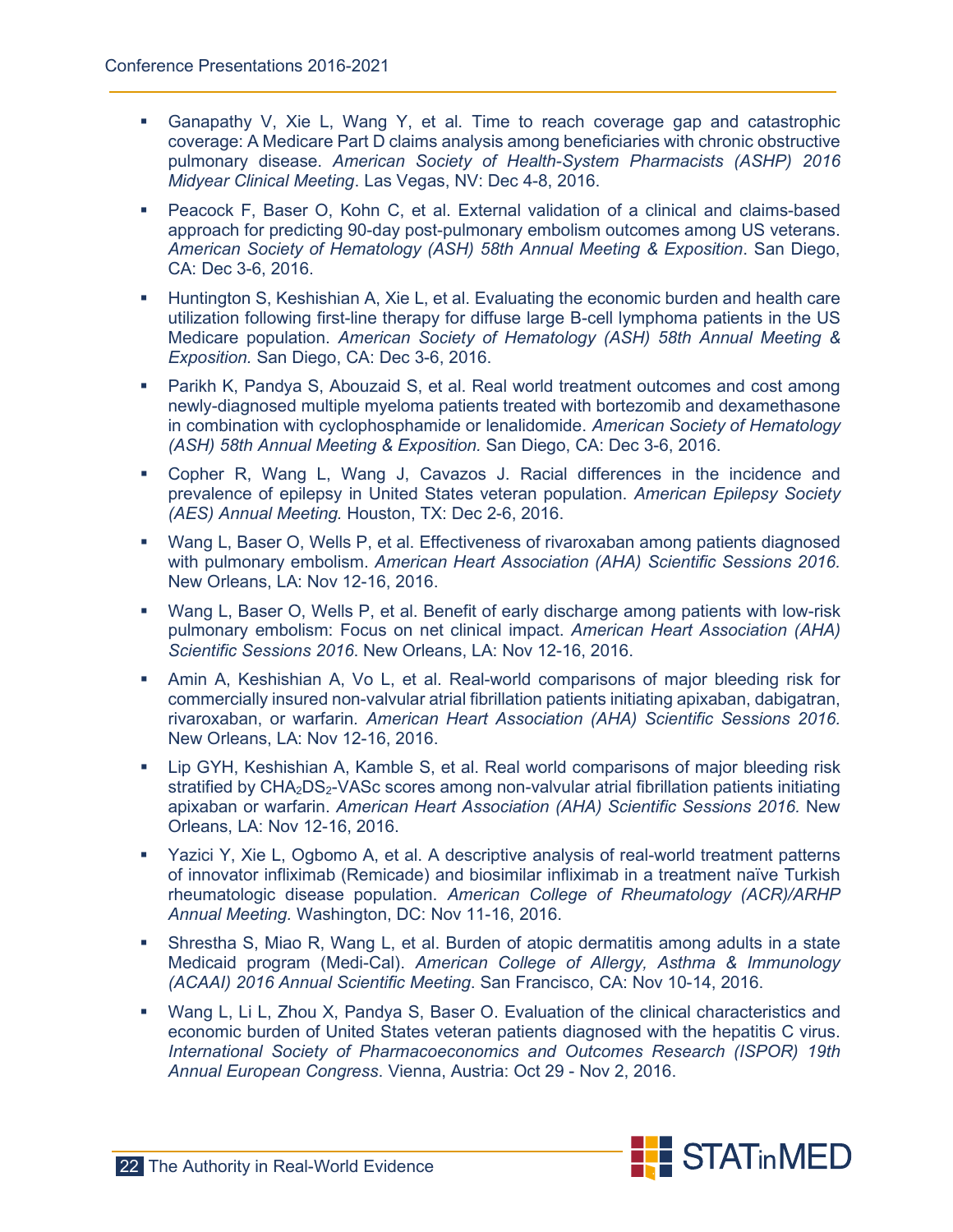- Wang L, Li L, Pandya S, Baser O. Evaluating socio-demographic characteristics of patients in the United States Department of Defense population*. International Society of Pharmacoeconomics and Outcomes Research (ISPOR) Congress 2016*. Vienna, Austria: Oct 29 - Nov 2, 2016.
- Wang L, Li L, Zhou X, Pandya S, Baser O. Assessing the clinical and economic burden of prostate cancer in the United States veteran population. *International Society of Pharmacoeconomics and Outcomes Research (ISPOR) 19th Annual European Congress.* Vienna, Austria: Oct 29 - Nov 2, 2016.
- Xie L, Zhang Q, Xin K, et al. Health care utilization and economic burden of pancreatic cancer in the US Medicare population. *International Society of Pharmacoeconomics and Outcomes Research (ISPOR) 19th Annual European Congress.* Vienna, Austria: Oct 29 - Nov 2, 2016.
- Xie L, Vaidya N, Xin K, et al. Evaluating the economic burden and health care utilization of lung cancer in the US Medicare population. *International Society of Pharmacoeconomics and Outcomes Research (ISPOR) 19th Annual European Congress*. Vienna, Austria: Oct 29 - Nov 2, 2016.
- Xie L, Vaidya N, Xin K, et al. Evaluating the economic burden and health care utilization of breast cancer in the US Medicare population*. International Society of Pharmacoeconomics and Outcomes Research (ISPOR) 19th Annual European Congress.*  Vienna, Austria: Oct 29 - Nov 2, 2016.
- Wang L, Li L, Pandya S, Baser O. A real-world evaluation of the clinical and economic burden of United States veteran patients with post-traumatic stress disorder. *International Society of Pharmacoeconomics and Outcomes Research (ISPOR) 19th Annual European Congress.* Vienna, Austria: Oct 29 - Nov 2, 2016.
- Wang L, Sung A, Marcella S, Mohamed O. Burden of clostridium difficile infection (CDI) across hospital inpatient, nursing home, and home settings. Infectious Diseases Society *of America (IDSA) Infectious Disease Week (IDWeek).* New Orleans, LA: Oct 26-30, 2016.
- Amin A, Keshishian A, Vo L, et al. Real-world comparison of major bleeding and associated costs among treatment-naïve non-valvular atrial fibrillation patients initiating apixaban, dabigatran, rivaroxaban, or warfarin*. Academy of Managed Care Pharmacy (AMCP) Nexus.* National Harbor, MD: Oct 3-6, 2016.
- Yazici Y, Simsek I, Xie L, et al. A descriptive analysis of real-world treatment patterns in a Turkish rheumatology population that continued innovator infliximab (Remicade) therapy or switched to biosimilar infliximab. *Academy of Managed Care Pharmacy (AMCP) Nexus*. National Harbor, MD: Oct 3-6, 2016.
- Xie L, Zhou S, Kariburyo F, et al. Clinical and economic outcomes in patients with type 2 diabetes switching from basal insulin plus rapid-acting insulin to basal insulin plus glucagon-like peptide-1: A real-world observational study. *Academy of Managed Care Pharmacy (AMCP) Nexus.* National Harbor, MD: Oct 3-6, 2016.
- Parasuraman S, Yu J, Paranagama D, et al. Demographic and clinical characteristics of patients with polycythemia vera (PV) in the US veterans population. *Association of VA Hematology/Oncology (AVAHO) 12th Annual Meeting.* Dallas, TX: Sept 23-25, 2016.
- Parikh K, Pandya S, Abouzaid S, et al. Treatment patterns among newly diagnosed multiple myeloma patients in the United States Veteran Population (2010-2015). *2016 ASH Meeting on Hematologic Malignancies*. Chicago, IL: Sept 16-17, 2016.

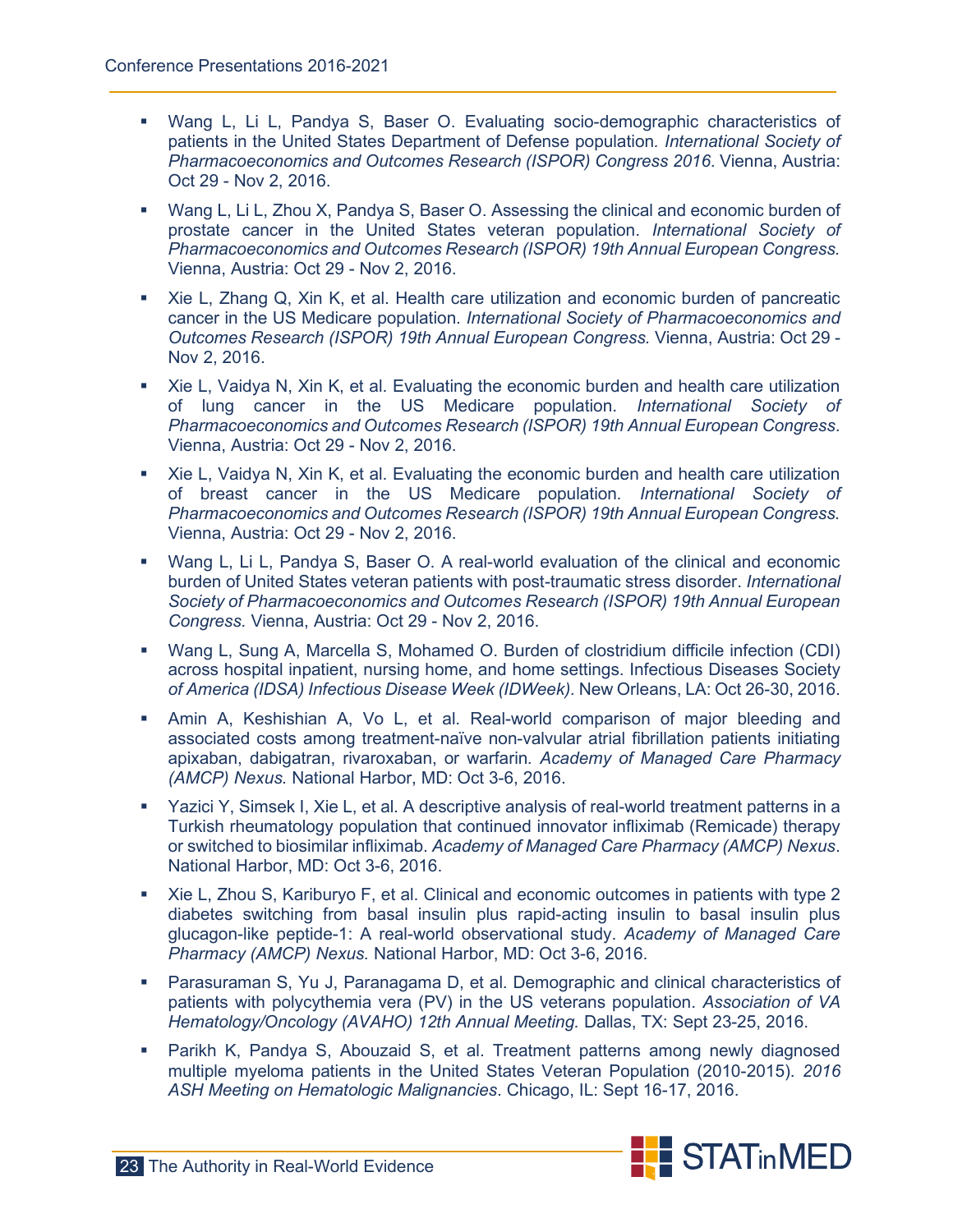- Lip GYH, Keshishian A, Shital K, et al. Major bleeding risk in patients aged 75 years or older with non-valvular atrial fibrillation initiating oral anticoagulants: a real-world comparison of warfarin, apixaban, dabigatran, or rivaroxaban. *European Society of Cardiology (ESC) Congress 2016.* Rome, Italy: Aug 27-31, 2016.
- Kamble S, Keshishian A, Pan X, et al. Real-world comparisons of major bleeding risk and associated hospitalization costs among elderly non-valvular atrial fibrillation patients newly initiated on apixaban or warfarin. *European Society of Cardiology (ESC) Congress 2016*. Rome, Italy: Aug 27-31, 2016.
- Lip GYH, Keshishian A, Kamble S, et al. Is major bleeding risk for oral anticoagulants similar between non-valvular atrial fibrillation patients newly initiated on warfarin and propensity-score matched NOAC initiators? A real world study. *European Society of Cardiology (ESC) Congress 2016*. Rome, Italy: Aug 27-31, 2016.
- Amin A, Keshishian A, Xie L, et al. Real-world comparison of major bleeding and associated costs among treatment-naïve non-valvular atrial fibrillation patients initiating apixaban or warfarin. *European Society of Cardiology (ESC) Congress 2016*. Rome, Italy: Aug 27-31, 2016.
- Cole A, Shrestha S, Baser E. Prevalence of Crigler-Najjar in the Turkish Population. *32nd International Conference for Pharmacoepidemiology (ICPE/ISPE).* Dublin, Ireland: Aug 25-28, 2016.
- **Black CM, Hu X, Khandker RK, et al. Comparison of all-cause mortality rate and economic** burden between newly diagnosed Alzheimer's disease patients who received antidementia treatment versus not: A longitudinal retrospective study. *Alzheimer's Association International Conference (AAIC) Annual Conference.* Toronto, Canada: Jul 24-28, 2016.
- Cai J, Wang Y, Baser O, et al. Comparative persistence with antihyperglycemic agents used to treat type 2 diabetes mellitus in the real world. *American Diabetes Association (ADA) 76th Scientific Sessions.* New Orleans, LA: Jun 10-14, 2016.
- Wei W, Knapp K, Wang L, et al. Real-world treatment persistence and clinical outcomes of TNFi cycling vs switching to new mechanism of action DMARDs among patients with rheumatoid arthritis in the United States. *2016 European League Against Rheumatism (EULAR) Annual Congress*. London, United Kingdom: Jun 8-11, 2016.
- Ogbomo A, Zhao Y, Kariburyo MF, et al. Retrospective analysis of the economic burden of patients diagnosed with congestive heart failure in the California Medicaid population*. International Society for Pharmacoeconomics and Outcomes Research (ISPOR) 21st Annual International Meeting.* Washington, DC: May 21-25, 2016.
- Pandya S, Du H, Wang L, et al. Mortality and rehospitalization rates among hospitalized congestive heart failure patients in the US Medicare population*. International Society for Pharmacoeconomics and Outcomes Research (ISPOR) 21st Annual International Meeting.* Washington, DC: May 21-25, 2016.
- Bashyal R, Du H, Wang L, et al. Examining the mortality and readmission rates of patients diagnosed with stroke in the US Medicare population*. International Society for Pharmacoeconomics and Outcomes Research (ISPOR) 21st Annual International Meeting*. Washington, DC: May 21-25, 2016.
- Keshishian A, Du J, Xie L, et al. Demographic and socioeconomic characteristics that impact selection of oral anticoagulants among non-valvular atrial fibrillation patients. *International Society for Pharmacoeconomics and Outcomes Research (ISPOR) 21st Annual International Meeting*. Washington, DC: May 21-25, 2016.

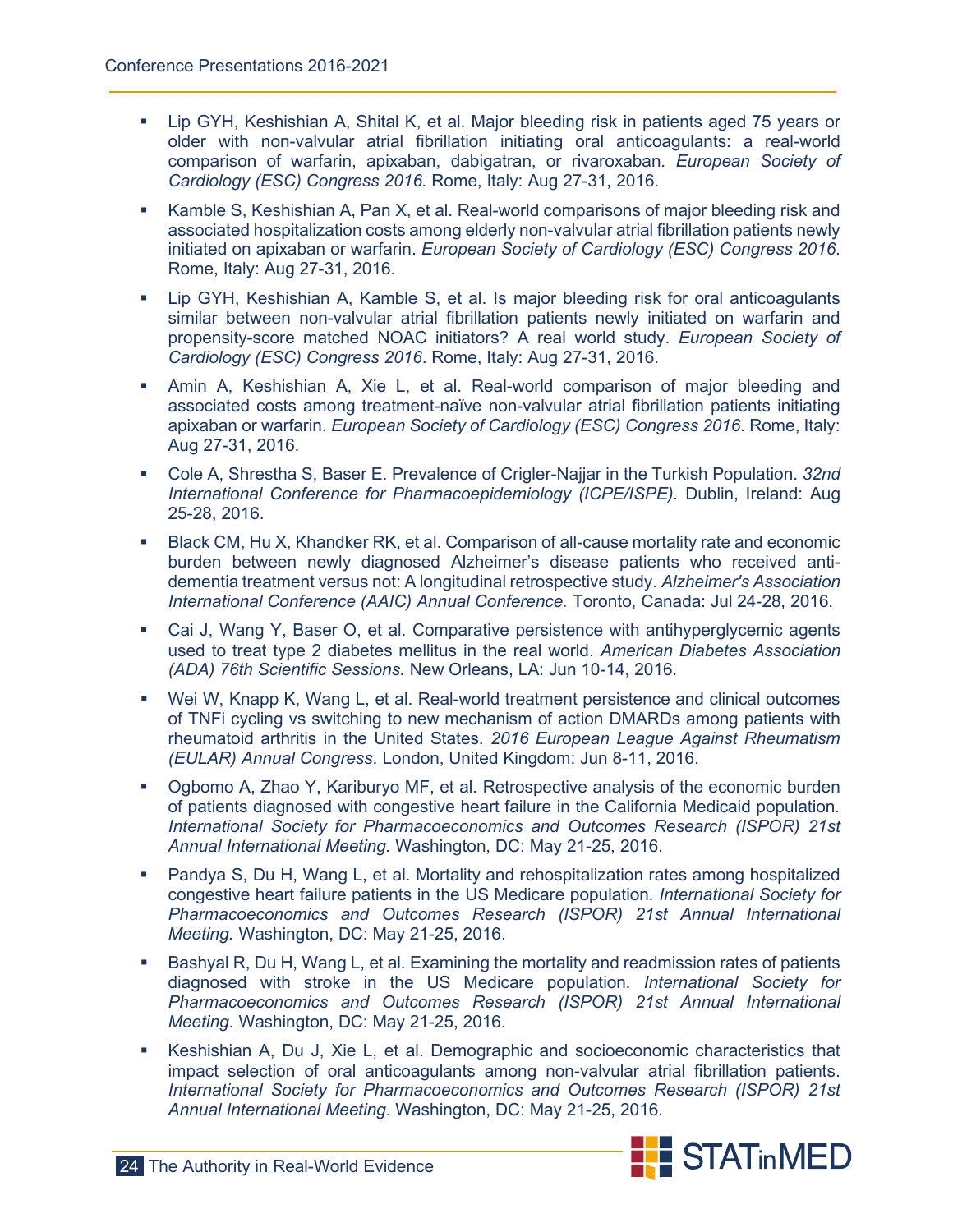- Zhang Q, Zhao Y, Keshishian A, et al. Evaluating the economic burden and health care utilization of coronary artery disease in the US Medi-Cal population. *International Society for Pharmacoeconomics and Outcomes Research (ISPOR) 21st Annual International Meeting.* Washington, DC: May 21-25, 2016.
- Keshishian A, Tan H, Xie L, Baser O. Examination of the economic burden of dyslipidemia in the Veterans Health Administration population*. International Society for Pharmacoeconomics and Outcomes Research (ISPOR) 21st Annual International Meeting.* Washington, DC: May 21-25, 2016.
- **Kariburyo F, Du J, Xie L, Baser O. Assessing the economic burden of rheumatoid arthritis** patients with different clinical disease activity index scores: a probabilistic matching study. *International Society for Pharmacoeconomics and Outcomes Research (ISPOR) 21st Annual International Meeting*. Washington, DC: May 21-25, 2016.
- Kariburyo F, Du J, Xie L, Baser O. Examining the health care resource utilization and economic burden among rheumatoid arthritis patients with different routine assessment of patient index data 3 scores: A probabilistic matching study. *International Society for Pharmacoeconomics and Outcomes Research (ISPOR) 21st Annual International Meeting.* Washington, DC: May 21-25, 2016.
- Pesa JA, Wang L, Yuce H, Baser O. Proton pump inhibitor utilization among patients with hepatitis C virus. *International Society for Pharmacoeconomics and Outcomes Research (ISPOR) 21st Annual International Meeting*. Washington, DC: May 21-25, 2016.
- Cheng E, Wang L, Morgenstern D, et al. Healthcare costs among men with clinically localized prostate cancer managed with observation strategies versus immediate treatment in an integrated health care system. *International Society for Pharmacoeconomics and Outcomes Research (ISPOR) 21st Annual International Meeting*. Washington, DC: May 21-25, 2016.
- Tan H, Xie L, Baser O, et al. Evaluating the economic burden and health care utilization of anemia in the US Medicare population. *International Society for Pharmacoeconomics and Outcomes Research (ISPOR) 21st Annual International Meeting.* Washington, DC: May 21-25, 2016.
- Tan H, Xie L, Wang Y, et al. Examine the burden of illness of US Medicare patients diagnosed with cataract. *International Society for Pharmacoeconomics and Outcomes Research (ISPOR) 21st Annual International Meeting*. Washington, DC: May 21-25, 2016.
- Zhang Q, Zhao Y, Keshishian A, Xie L, et al. Comparing health care resource utilization and costs among obese patients in the US Medicaid population. *International Society for Pharmacoeconomics and Outcomes Research (ISPOR) 21st Annual International Meeting.* Washington, DC: May 21-25, 2016.
- **Bashyal R, Du H, Wang L, Baser O. Examining the incidence and prevalence of alcohol** dependence among US veteran patients. *International Society for Pharmacoeconomics and Outcomes Research (ISPOR) 21st Annual International Meeting*. Washington, DC: May 21-25, 2016.
- Pandya S, Du H, Wang L, Baser O. Examining the prevalence and incidence rates among patients with drug dependence in the US veteran population. *International Society for Pharmacoeconomics and Outcomes Research (ISPOR) 21st Annual International Meeting.* Washington, DC: May 21-25, 2016.

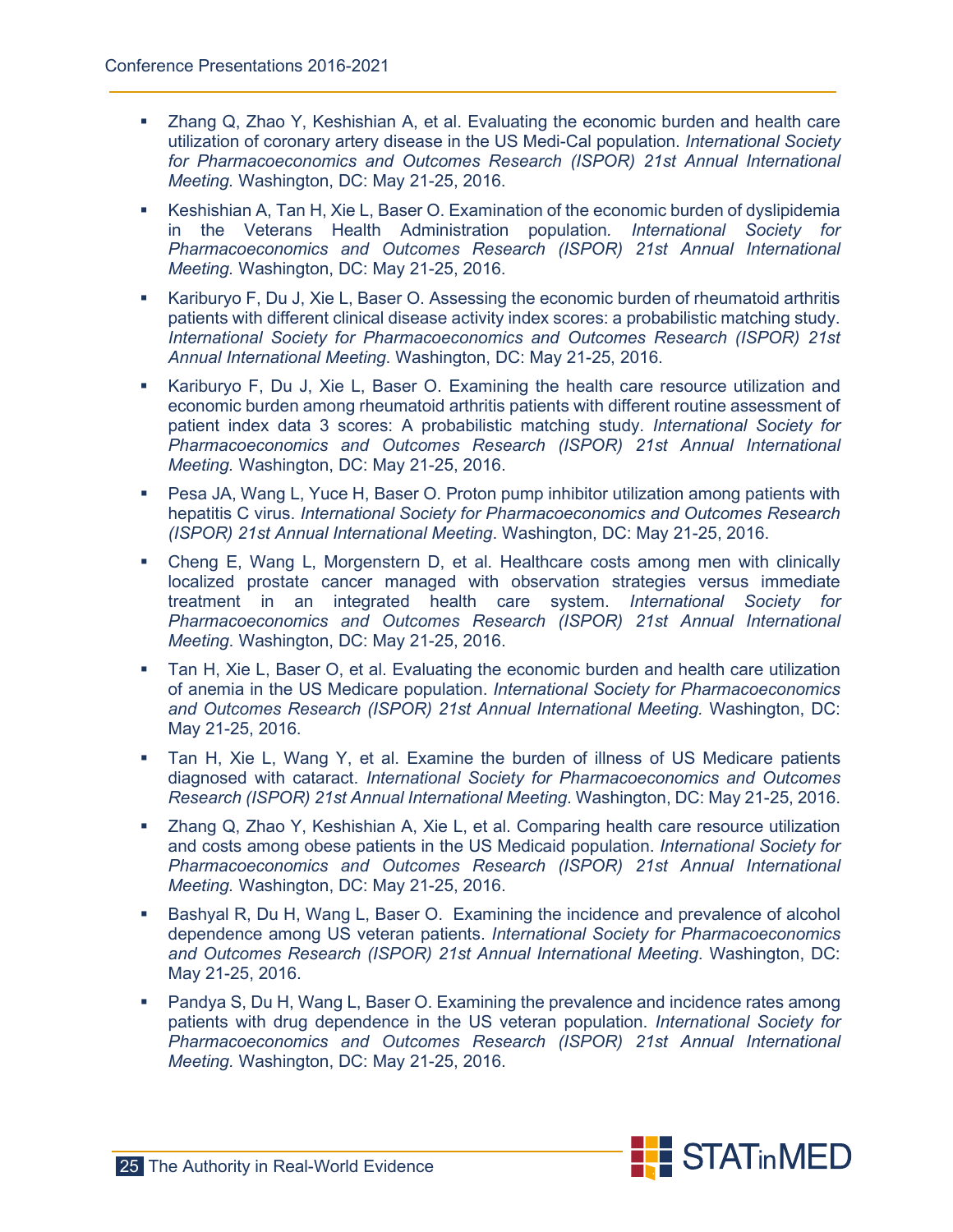- **Bashyal R, Du H, Wang L, Baser O. Examining the incidence and prevalence of bipolar** disorder among US veteran patients from 2011 to 2015*. International Society for Pharmacoeconomics and Outcomes Research (ISPOR) 21st Annual International Meeting.* Washington, DC: May 21-25, 2016.
- Pandya S, Du H, Wang L, Baser O. Examining the prevalence and incidence rates among patients with depressive disorder in the US veteran population. *International Society for Pharmacoeconomics and Outcomes Research (ISPOR) 21st Annual International Meeting.* Washington, DC: May 21-25, 2016.
- **Bashyal R, Du H, Wang L, et al. Mortality and prevalence of major depressive disorder in** the US Medicare population from 2008-2013. *International Society for Pharmacoeconomics and Outcomes Research (ISPOR) 21st Annual International Meeting*. Washington, DC: May 21-25, 2016.
- Zhang Q, Zhao Y, Keshishian A, et al. Assessing the economic burden and health care utilization of attention deficit/hyperactivity disorder among US Medicaid patients. *International Society for Pharmacoeconomics and Outcomes Research (ISPOR) 21st Annual International Meeting*. Washington, DC: May 21-25, 2016.
- **EXT** Zhang Q, Zhao Y, Keshishian A, et al. Evaluating asthma-related expenses and health care resource utilization among children in the US Medicaid population*. International Society for Pharmacoeconomics and Outcomes Research (ISPOR) 21st Annual International Meeting*. Washington, DC: May 21-25, 2016.
- Ogbomo A, Tan H, Kariburyo F, et al. Assessing the economic burden and health care resource utilization of US veterans with chronic obstructive pulmonary disease. *International Society for Pharmacoeconomics and Outcomes Research (ISPOR) 21st Annual International Meeting*. Washington, DC: May 21-25, 2016.
- **Ogbomo A, Tan H, Kariburyo F, et al. Assessing health care resource utilization and costs** among US veterans diagnosed with asthma. *International Society for Pharmacoeconomics and Outcomes Research (ISPOR) 21st Annual International Meeting*. Washington, DC: May 21-25, 2016.
- Pandya S, Du H, Wang L, et al. Mortality and rehospitalization rates among patients with chronic obstructive pulmonary disease in the US Medicare population*. International Society for Pharmacoeconomics and Outcomes Research (ISPOR) 21st Annual International Meeting*. Washington, DC: May 21-25, 2016.
- Sanon M, Xie L, Bent-Ennakhil N, et al. Health care utilization and costs in treated and non-treated US patients newly diagnosed with Alzheimer's disease*. International Society for Pharmacoeconomics and Outcomes Research (ISPOR) 21st Annual International Meeting.* Washington, DC: May 21-25, 2016.
- Teeple A, Kariburyo MF, Ingham M, et al. Differences between patient and physician perspectives toward starting biologics: Stratification by minority patient response vs white/undetermined patient response. *International Society for Pharmacoeconomics and Outcomes Research (ISPOR) 21st Annual International Meeting.* Washington, DC: May 21-25, 2016.
- Xie L, Ingham M, Kariburyo F, et al. The classification and regression tree approach to predicting patient-specific factors associated with discussing biologic treatment with a health care provider in Crohn's disease patients*. Academy of Managed Care Pharmacy (AMCP) Annual Meeting.* San Francisco, CA: Apr 19-22, 2016.